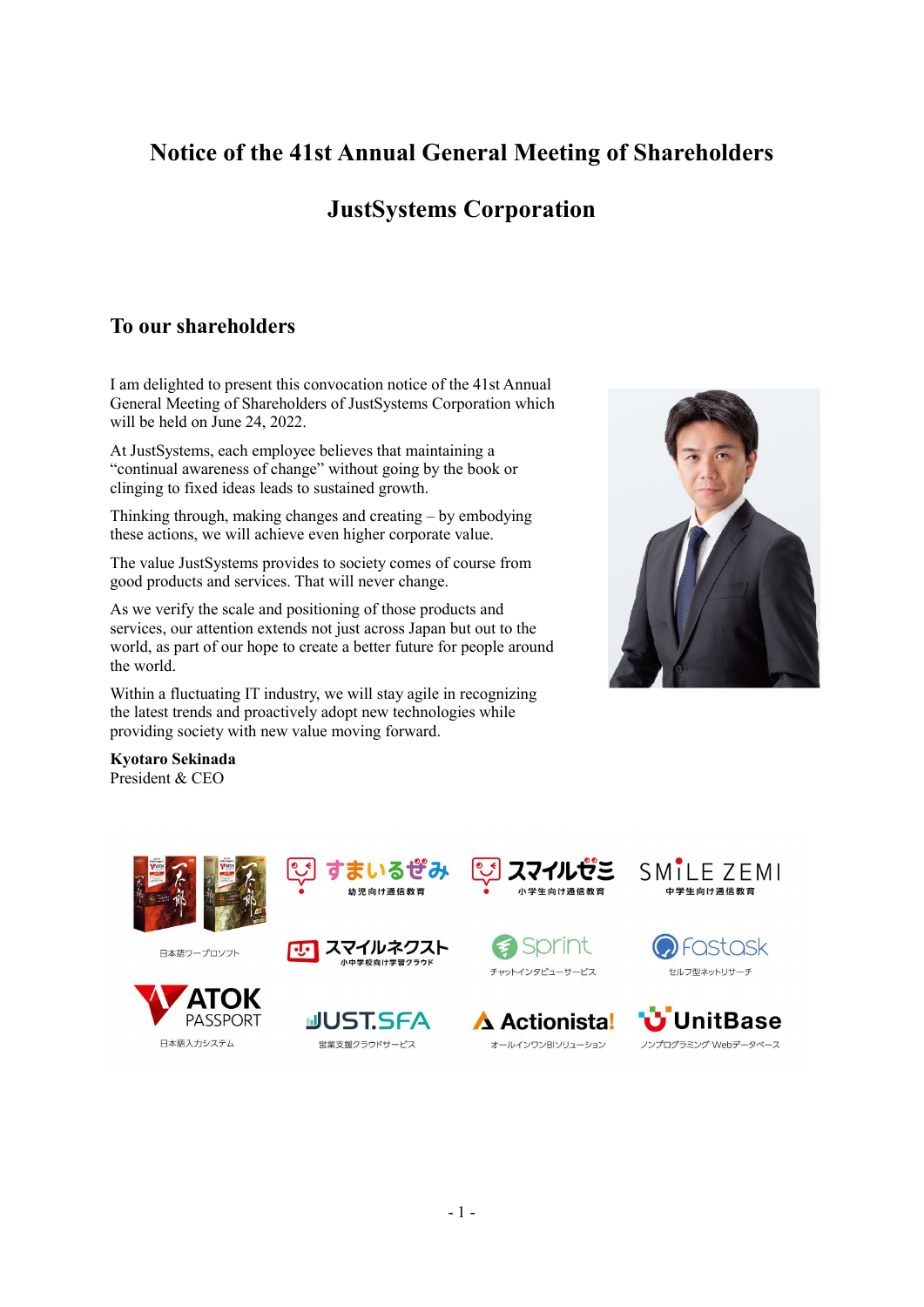Note: This document has been translated from the Japanese original for reference purposes only. In the event of any discrepancy between this translated document and the Japanese original, the original shall prevail.

> Securities Code: 4686 June 8, 2022

To our shareholders:

Kyotaro Sekinada President & CEO

**JustSystems Corporation**  Hiraishiwakamatsu 108-4 Kawauchicho, Tokushima

## **Notice of the 41st Annual General Meeting of Shareholders**

You are hereby notified that the 41st Annual General Meeting of Shareholders of JustSystems Corporation (the "Company") will be held as indicated below.

From the standpoint of preventing the spread of the novel coronavirus disease (COVID-19), we kindly ask you to refrain from attending the meeting in person and consider exercising your voting rights in advance in writing (by mail) or via the internet as much as possible, regardless of your health condition. Upon exercising your voting in advance, please review the attached Reference Documents for General Meeting of Shareholders, and exercise your voting rights by 6:00 p.m. on Thursday, June 23, 2022 (JST).

| 1. Date and Time                                                |                                                                                                                                                                                                                                                                                                                                                                                                                                                                                                                                                                                  | Friday, June 24, 2022, at 10:00 a.m. (JST)                                               |  |  |
|-----------------------------------------------------------------|----------------------------------------------------------------------------------------------------------------------------------------------------------------------------------------------------------------------------------------------------------------------------------------------------------------------------------------------------------------------------------------------------------------------------------------------------------------------------------------------------------------------------------------------------------------------------------|------------------------------------------------------------------------------------------|--|--|
| 2. Venue                                                        | JustSystems Tokushima Head Office<br>Hiraishiwakamatsu 108-4 Kawauchi-cho, Tokushima                                                                                                                                                                                                                                                                                                                                                                                                                                                                                             |                                                                                          |  |  |
| 3. Purpose of the Meeting                                       | <b>Matters to be reported:</b><br>The Business Report and Consolidated Financial Statements for the<br>1.<br>41st fiscal year (from April 1, 2021 to March 31, 2022), as well as<br>the results of audit of the Consolidated Financial Statements by the<br>Financial Auditor and the Audit and Supervisory Committee<br>Non-consolidated Financial Statements for the 41st fiscal year (from<br>2.<br>April 1, 2021 to March 31, 2022)                                                                                                                                          |                                                                                          |  |  |
|                                                                 | <b>Matters to be resolved:</b>                                                                                                                                                                                                                                                                                                                                                                                                                                                                                                                                                   |                                                                                          |  |  |
|                                                                 | Proposal No. 1                                                                                                                                                                                                                                                                                                                                                                                                                                                                                                                                                                   | Appropriation of Surplus                                                                 |  |  |
|                                                                 | Proposal No. 2                                                                                                                                                                                                                                                                                                                                                                                                                                                                                                                                                                   | Amendment to the Articles of Incorporation                                               |  |  |
|                                                                 | Proposal No. 3                                                                                                                                                                                                                                                                                                                                                                                                                                                                                                                                                                   | Election of Five Directors Who Are Not Audit and<br><b>Supervisory Committee Members</b> |  |  |
|                                                                 | Proposal No. 4                                                                                                                                                                                                                                                                                                                                                                                                                                                                                                                                                                   | Election of One Substitute Director Who Is an<br>Audit and Supervisory Committee Member  |  |  |
| 4. Information on Exercising<br><b>Your Voting Rights, Etc.</b> | Please refer to [Information on Exercising Your Voting Rights, Etc.].<br>(available in Japanese only)                                                                                                                                                                                                                                                                                                                                                                                                                                                                            |                                                                                          |  |  |
| 5. Disclosure via the Internet                                  | Of the documents to be provided with this Notice, the Notes to the<br>Consolidated Financial Statements and the Notes to the Non-<br>consolidated Financial Statements are, in accordance with laws and<br>regulations and Article 15 of the Articles of Incorporation of the<br>Company, posted on the Company's website and therefore not included<br>in the documents attached to this Notice. The documents attached to this<br>Notice are a part of the documents audited by Audit and Supervisory<br>Committee and the Financial Auditor when preparing the audit reports. |                                                                                          |  |  |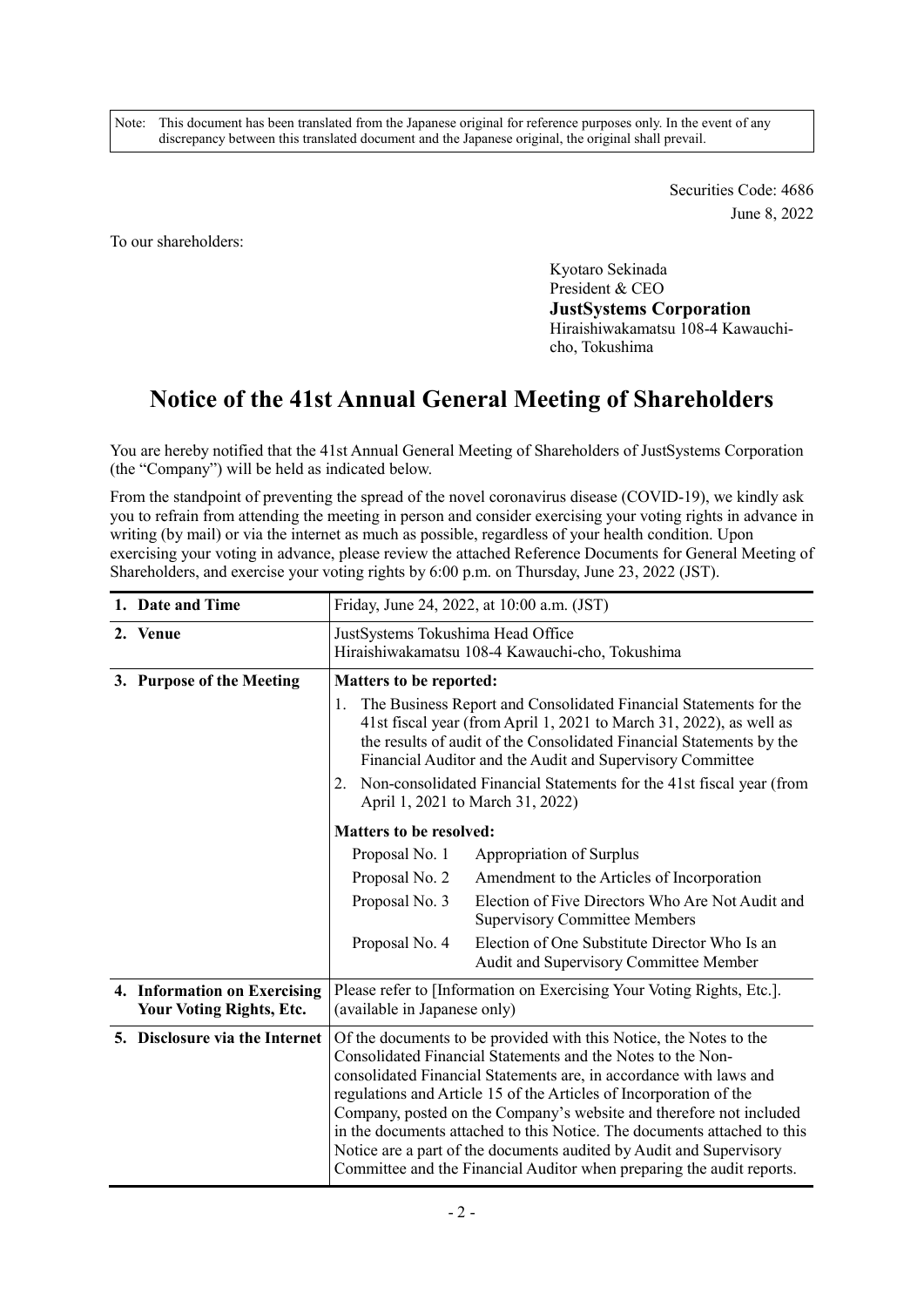When you attend the meeting, please submit the enclosed voting form at the reception desk.

If any revisions were made to the Business Report, Non-consolidated Financial Statements, Consolidated Financial Statements, and the Reference Documents for the General Meeting of Shareholders, the revised matter will be posted on the Company's website.

**Company's website (https://www.justsystems.com/jp/ir/)**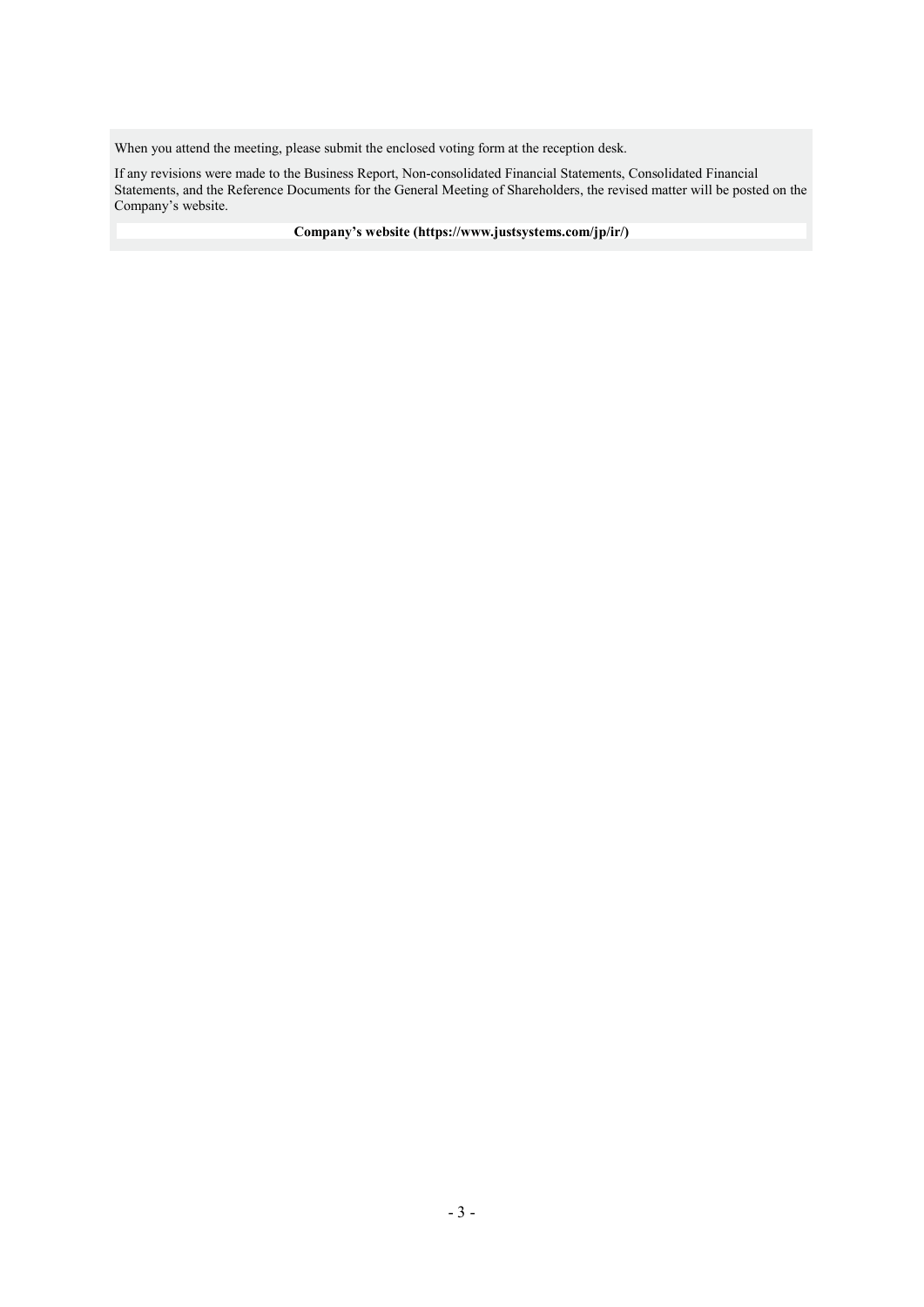## **Reference Documents for the General Meeting of Shareholders**

## **Proposal No. 1: Appropriation of Surplus**

The Company maintains a basic policy of striving to pay stable dividends on a continual basis, while securing internal reserves for strengthening the management structure and future business expansion.

### **Year-end dividends**

The Company has given consideration to matters including the business performance of the fiscal year and future business environment, and it proposes to pay year-end dividends for the fiscal year as follows:

#### (1) Type of dividend property

Cash

(2) Allotment of dividend property and their aggregate amount

¥8 per common share of the Company

Total dividends: ¥513,791,640

As the Company has already paid an interim dividend of ¥8 per share, the annual dividend will be ¥16 per share.

(3) Effective date of dividends of surplus

June 27, 2022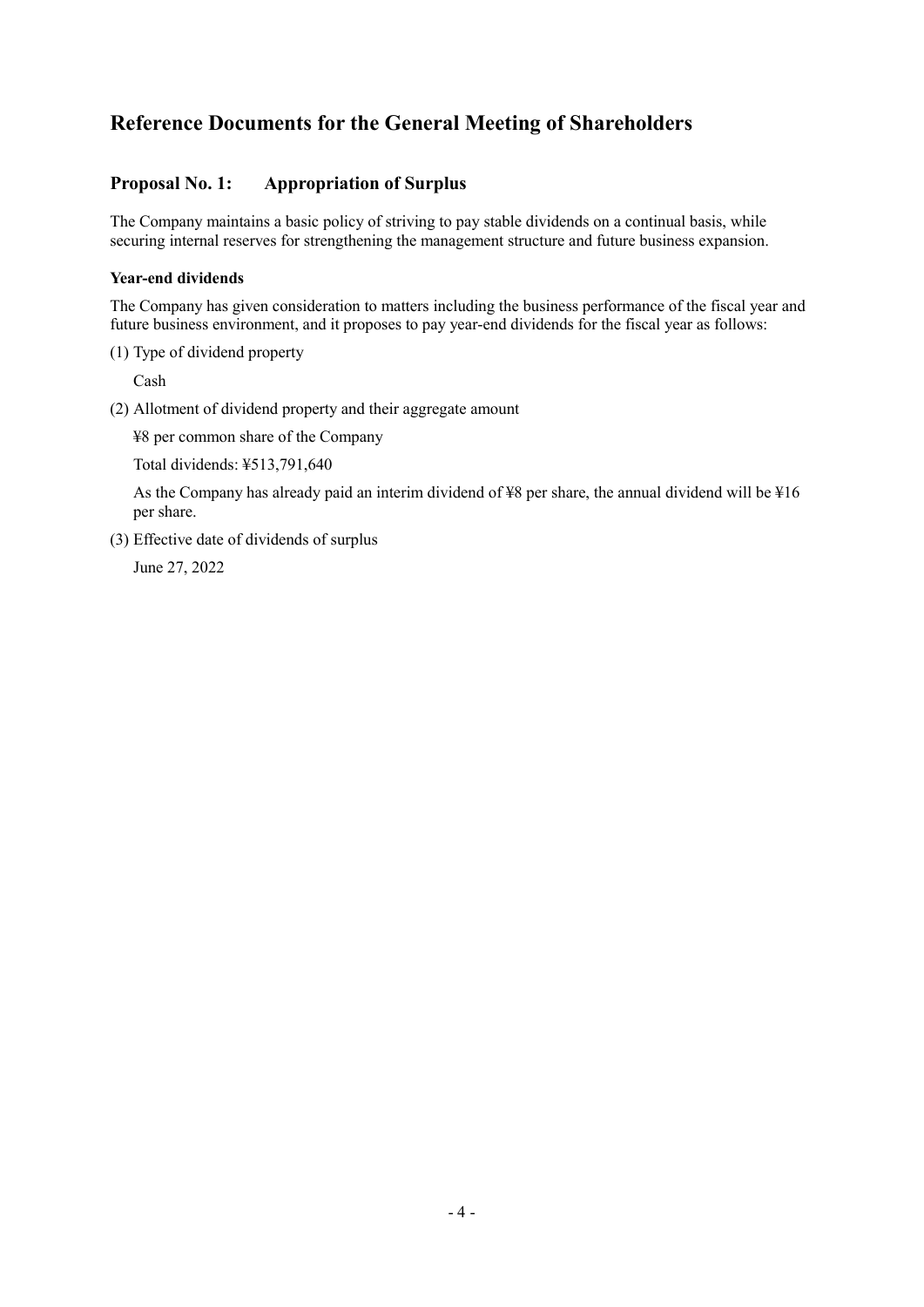## **Proposal No. 2: Amendment to the Articles of Incorporation**

1. Reason for the amendment

Since the revised provisions provided for in the proviso to Article 1 of the Supplementary Provisions of the Act Partially Amending the Companies Act (Act No. 70 of 2019) are to be enforced on September 1, 2022, the Company proposes to make the following changes to its Articles of Incorporation in preparation for the introduction of the system for providing informational materials for the general meeting of shareholders in electronic format.

- (1) Article 15, paragraph 1 in "Proposed amendment" below will stipulate that the Company shall take measures for providing information that constitutes the content of reference documents for the general meeting of shareholders, etc. in electronic format.
- (2) Article 15, paragraph 2 in "Proposed amendment" below will establish the provision to be able to limit the scope of the items to be stated in the paper-based documents to be delivered to shareholders who requested the delivery of paper-based documents.
- (3) Since the provisions for Internet Disclosure and Deemed Provision of Reference Documents for the General Meeting of Shareholders, Etc. (Article 15 of the current Articles of Incorporation) will no longer be required, they will be deleted.
- (4) Accompanying the aforementioned establishment and deletion of provisions, supplementary provisions regarding the effective date, etc. will be established.
- 2. Description of the amendment

The description of the amendment is as follows.

(The underlined parts represent changes.)

| Current Articles of Incorporation                                                                                                                                                                                                                                                                                                                                                                                                                                                                                             | Proposed amendment                                                                                                                                                                                                                                                                                                                                                                                                                                                                                                                                                                                                                                            |
|-------------------------------------------------------------------------------------------------------------------------------------------------------------------------------------------------------------------------------------------------------------------------------------------------------------------------------------------------------------------------------------------------------------------------------------------------------------------------------------------------------------------------------|---------------------------------------------------------------------------------------------------------------------------------------------------------------------------------------------------------------------------------------------------------------------------------------------------------------------------------------------------------------------------------------------------------------------------------------------------------------------------------------------------------------------------------------------------------------------------------------------------------------------------------------------------------------|
| (Internet Disclosure and Deemed Provision of Reference<br>Documents for the General Meeting of Shareholders, Etc.)                                                                                                                                                                                                                                                                                                                                                                                                            | (Deleted)                                                                                                                                                                                                                                                                                                                                                                                                                                                                                                                                                                                                                                                     |
| Article 15. When the Company convenes a general meeting<br>of shareholders, if it discloses information that<br>is to be stated or presented in the reference<br>documents for the general meeting of<br>shareholders, business report, financial<br>statements and consolidated financial statements<br>through the internet in accordance with the<br>provisions prescribed by the Ministry of Justice<br>Order, it may be deemed that the Company has<br>provided this information to shareholders.<br>(Newly established) | (Measures, etc. for Providing Information in Electronic                                                                                                                                                                                                                                                                                                                                                                                                                                                                                                                                                                                                       |
|                                                                                                                                                                                                                                                                                                                                                                                                                                                                                                                               | Format)                                                                                                                                                                                                                                                                                                                                                                                                                                                                                                                                                                                                                                                       |
|                                                                                                                                                                                                                                                                                                                                                                                                                                                                                                                               | Article 15<br>When the Company convenes a general meeting of<br>shareholders, it shall take measures for providing<br>information that constitutes the content of reference<br>documents for the general meeting of shareholders,<br>etc. in electronic format.<br>Among items for which the measures for providing<br>information in electronic format will be taken, the<br>Company may exclude all or some of those items<br>designated by the Ministry of Justice Order from<br>statements in the paper-based documents to be<br>delivered to shareholders who requested the delivery<br>of paper-based documents by the record date of<br>voting rights. |
| <b>Supplementary Provisions</b><br>(Transitional Measures Regarding Exemption of Audit &                                                                                                                                                                                                                                                                                                                                                                                                                                      | <b>Supplementary Provisions</b><br>Article 1. (Transitional Measures Regarding Exemption of                                                                                                                                                                                                                                                                                                                                                                                                                                                                                                                                                                   |
| Supervisory Board Members from Liability)                                                                                                                                                                                                                                                                                                                                                                                                                                                                                     | Audit & Supervisory Board Members from                                                                                                                                                                                                                                                                                                                                                                                                                                                                                                                                                                                                                        |
| (Text omitted)                                                                                                                                                                                                                                                                                                                                                                                                                                                                                                                | Liability)                                                                                                                                                                                                                                                                                                                                                                                                                                                                                                                                                                                                                                                    |
|                                                                                                                                                                                                                                                                                                                                                                                                                                                                                                                               | (Unchanged)                                                                                                                                                                                                                                                                                                                                                                                                                                                                                                                                                                                                                                                   |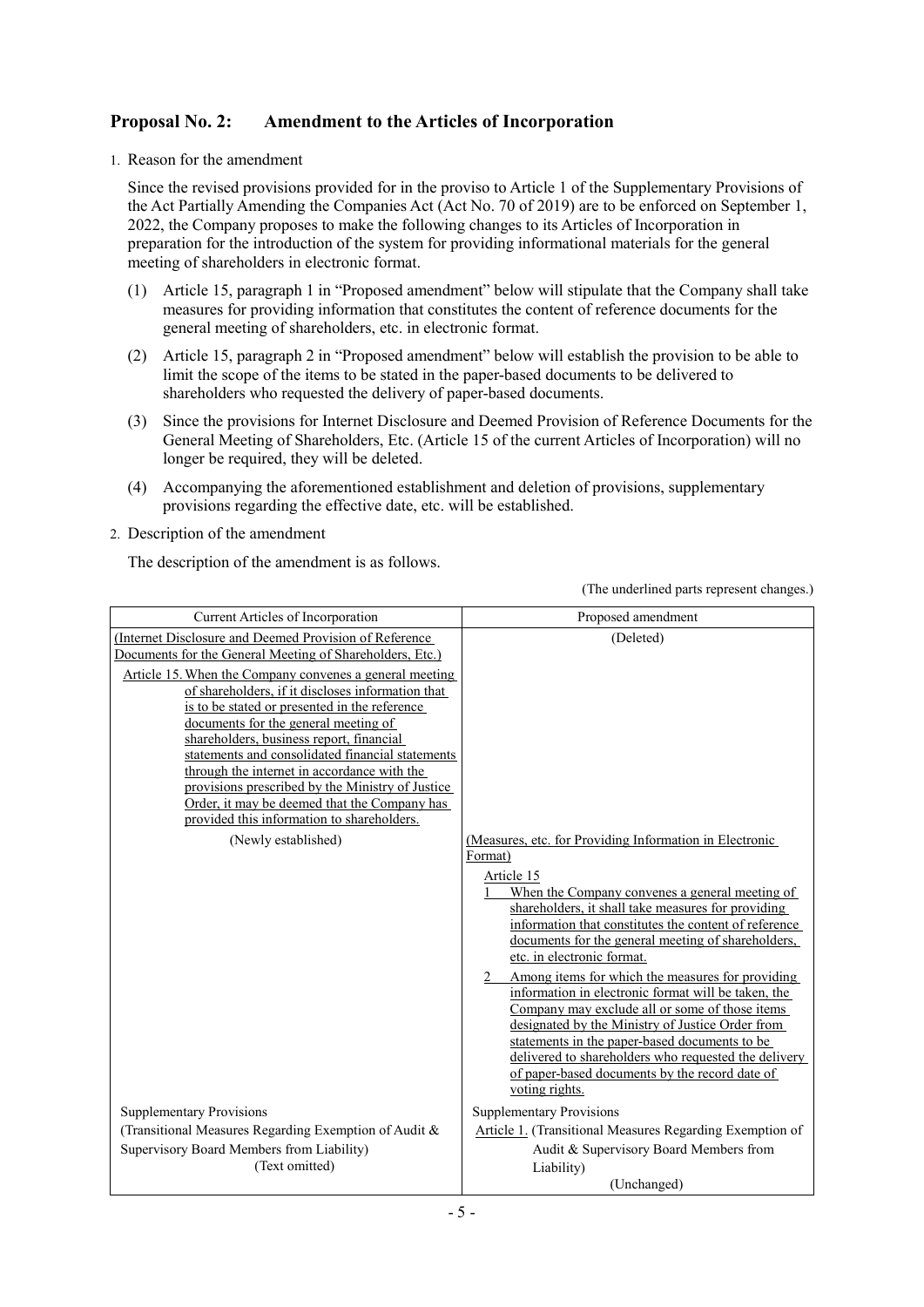| Current Articles of Incorporation | Proposed amendment                                                                                                                                                                                                                                                                                                                                                                                                                                                                                                                                                                                                                     |
|-----------------------------------|----------------------------------------------------------------------------------------------------------------------------------------------------------------------------------------------------------------------------------------------------------------------------------------------------------------------------------------------------------------------------------------------------------------------------------------------------------------------------------------------------------------------------------------------------------------------------------------------------------------------------------------|
| (Newly established)               | <b>Article 2. (Transitional Measures for Providing)</b>                                                                                                                                                                                                                                                                                                                                                                                                                                                                                                                                                                                |
|                                   | Informational Materials in Electronic Format)                                                                                                                                                                                                                                                                                                                                                                                                                                                                                                                                                                                          |
|                                   | The deletion of Article 15 (Internet Disclosure and<br>Deemed Provision of Reference Documents for the<br>General Meeting of Shareholders, Etc.) in the pre-<br>amended Articles of Incorporation and the<br>establishment of the new Article 15 (Measures, etc.<br>for Providing Information in Electronic Format) in<br>the amended Articles of Incorporation shall be<br>effective from September 1, 2022, the date of<br>enforcement of the revised provisions provided for in<br>the proviso to Article 1 of the Supplementary<br>Provisions of the Act Partially Amending the<br>Companies Act (Act No. 70 of 2019) (hereinafter |
|                                   | referred to as the "Date of Enforcement").                                                                                                                                                                                                                                                                                                                                                                                                                                                                                                                                                                                             |
|                                   | Notwithstanding the provision of the preceding<br>paragraph, Article 15 of the pre-amended Articles of<br>Incorporation shall remain effective regarding any<br>general meeting of shareholders held on a date<br>within six months from the Date of Enforcement.                                                                                                                                                                                                                                                                                                                                                                      |
|                                   | This article shall be deleted on the date when six<br>3<br>months have elapsed from the Date of Enforcement<br>or three months have elapsed from the date of the<br>general meeting of shareholders in the preceding<br>paragraph, whichever is later.                                                                                                                                                                                                                                                                                                                                                                                 |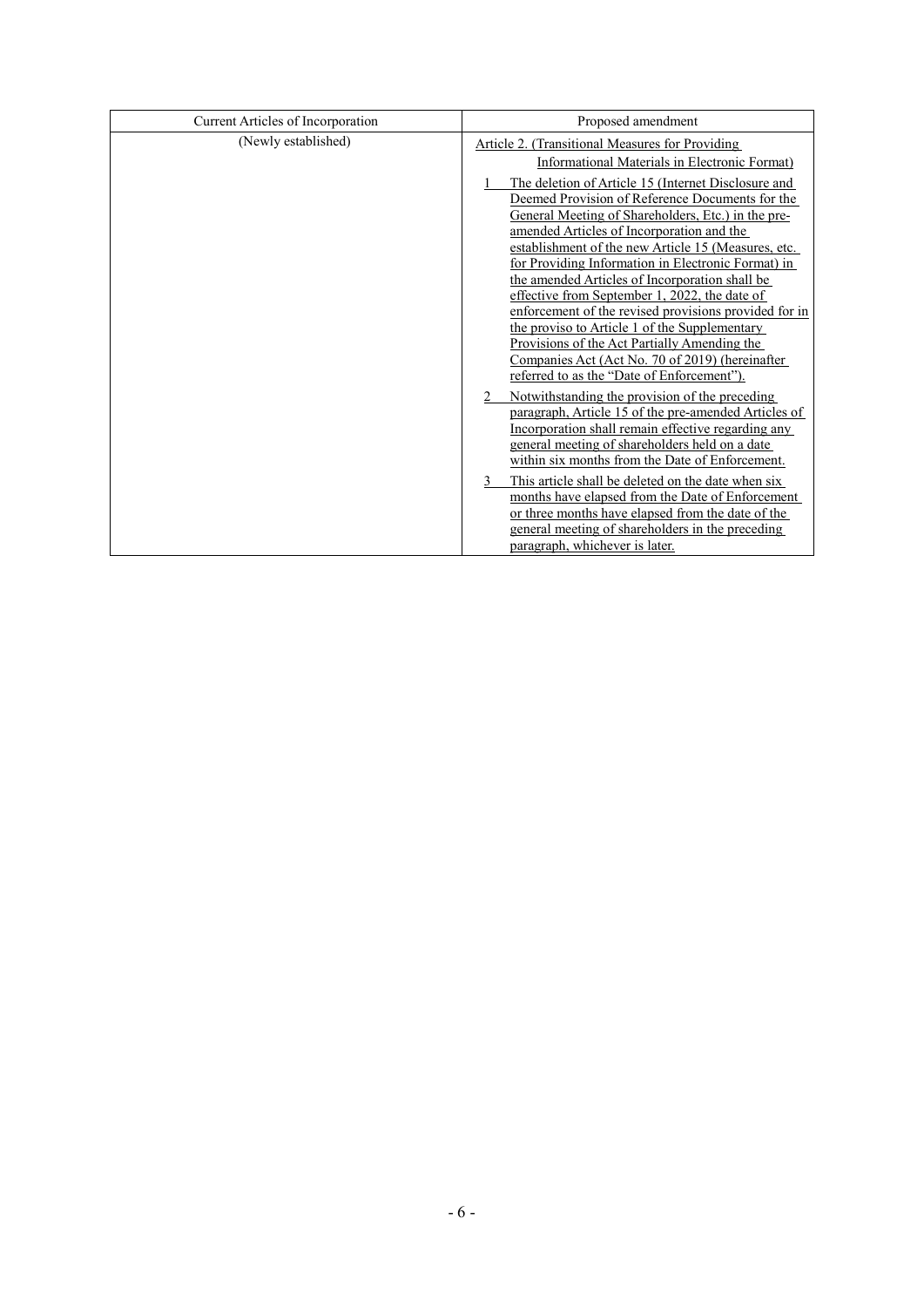### **Proposal No.3: Election of Five Directors Who Are Not Audit and Supervisory Committee Members**

At the conclusion of this meeting, the terms of office of all five Directors who are not Audit and Supervisory Committee Members will expire. Therefore, the Company proposes the election of five Directors who are not Audit and Supervisory Committee Members.

As a result of the Audit and Supervisory Committee's deliberations, there were no particular findings regarding this proposal.

The candidates for Director who are not Audit and Supervisory Committee Members are as follows:

| Candidate<br>No. | Name<br>(Date of birth)                  |                  | Career summary, position and responsibility in the Company,<br>and significant concurrent positions outside the Company |       |  |
|------------------|------------------------------------------|------------------|-------------------------------------------------------------------------------------------------------------------------|-------|--|
|                  |                                          | Apr. 2000        | Joined Keyence Corporation                                                                                              |       |  |
|                  |                                          | June 2009        | Director of the Company                                                                                                 |       |  |
| 1                | Kyotaro Sekinada<br>(December 29, 1977)  | Oct. 2010        | Director and Executive Director of Business<br>Planning Department                                                      | 5,000 |  |
|                  |                                          | <b>July 2012</b> | Director and Division Director of Corporate<br>Planning Division                                                        |       |  |
|                  |                                          | Mar. 2016        | President & CEO (current position)                                                                                      |       |  |
|                  |                                          | Oct. 2006        | Joined the Company                                                                                                      |       |  |
|                  |                                          | Apr. 2012        | Division Director of Consumer Business<br>Division                                                                      |       |  |
| 2                | Masayuki Tajiki<br>(October 15, 1969)    | Oct. 2018        | Division Director of Solution Strategy<br>Division                                                                      | 1,000 |  |
|                  |                                          | June 2020        | Director and Division Director of Solution<br><b>Strategy Division (current position)</b>                               |       |  |
|                  |                                          | Apr. 1998        | Joined Keyence Corporation                                                                                              |       |  |
|                  | Masayuki Miki<br>(April 3, 1975)         | June 2009        | Director of the Company (current position)                                                                              |       |  |
| 3                |                                          | Mar. 2016        | Director and Chief Development Officer                                                                                  | 5,000 |  |
|                  |                                          | June 2018        | Director of Keyence Corporation (current<br>position)                                                                   |       |  |
|                  |                                          | Oct. 1987        | Joined Chuo Audit Corporation                                                                                           |       |  |
|                  |                                          | Mar. 1991        | Registered as a certified public accountant                                                                             |       |  |
|                  |                                          | <b>July 2001</b> | Partner of ChuoAoyama Audit Corporation                                                                                 |       |  |
| 4                | Manabu Kurihara                          | Aug. 2007        | Partner of Ernst & Young ShinNihon                                                                                      |       |  |
|                  | (April 19, 1956)                         | Sept. 2017       | Chief Representative of Kurihara Certified<br>Public Accountant Office (current position)                               |       |  |
|                  |                                          | June 2019        | Outside Director of the Company (current<br>position)                                                                   |       |  |
|                  |                                          | Apr. 1994        | Registered as an attorney at law                                                                                        |       |  |
|                  |                                          | Apr. 1994        | Joined Hamada & Matsumoto                                                                                               |       |  |
|                  |                                          | Aug. 2000        | Admitted as Attorney-at-Law in the State of<br>New York                                                                 |       |  |
| 5                | Katsuhiko Kuwayama<br>(October 19, 1963) | Aug. 2003        | Partner of TMI Associates Tokyo Office                                                                                  |       |  |
|                  |                                          | Oct. 2012        | President of Kuwayama Law Offices (current<br>position)                                                                 |       |  |
|                  |                                          | June 2020        | Outside Director of the Company (current<br>position)                                                                   |       |  |

Notes: 1. There is no special interest between any of the candidates and the Company.

2. Mr. Kurihara and Mr. Kuwayama are candidates for outside Director.

<sup>3.</sup> The Company has submitted notification to the Tokyo Stock Exchange that Mr. Kurihara and Mr. Kuwayama have been appointed as independent officers. If Mr. Kurihara and Mr. Kuwayama are reelected, the Company plans for their appointment as independent officers to continue. The Company has established the Rules on the Criteria for the Election of Outside Officers for the election of its outside Directors. In electing such Directors,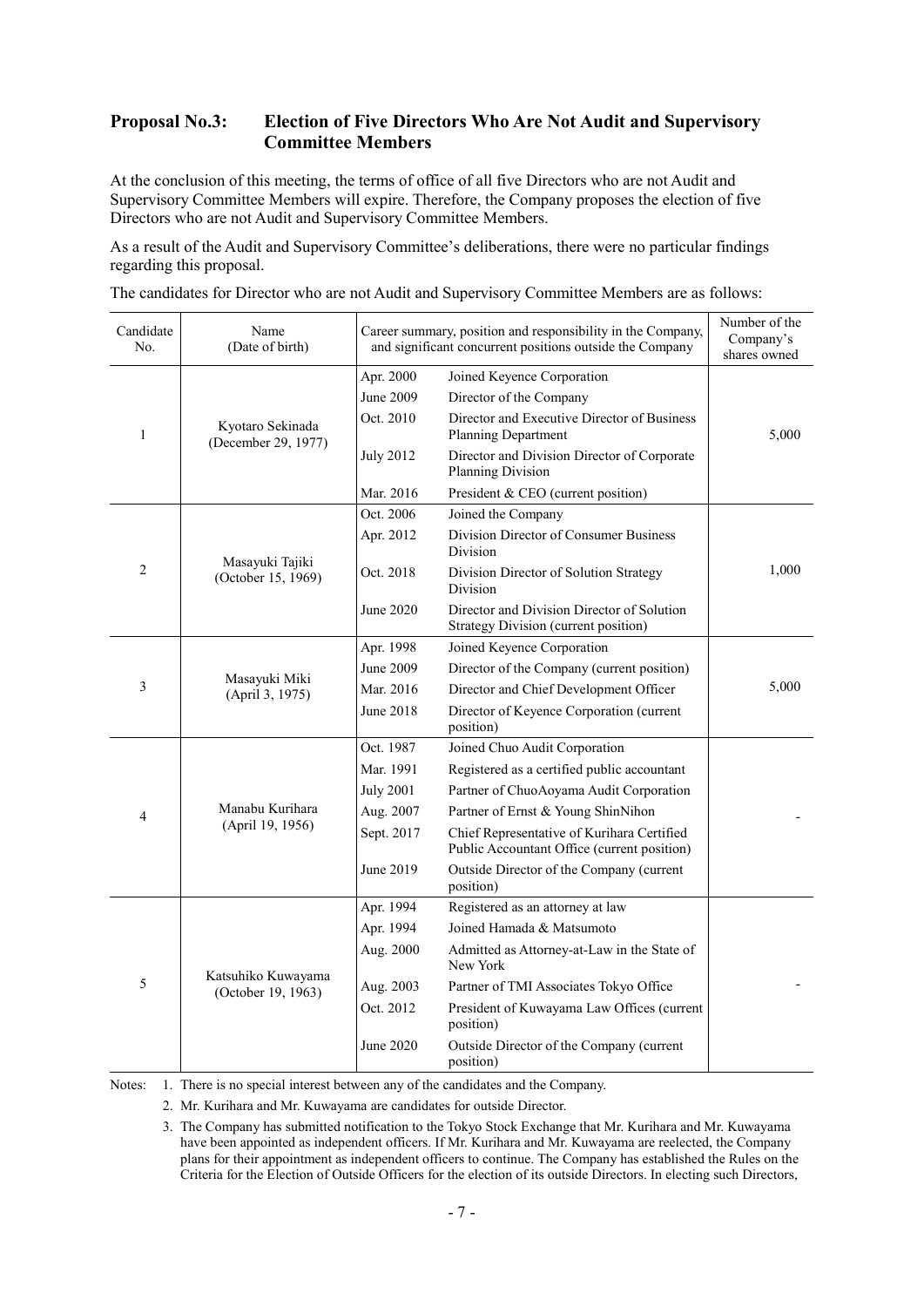the Company takes into consideration the criteria for independence provided for by the Tokyo Stock Exchange in its listing regulations, reviews their career history and relationship with the Company, and elects them on the premise that they will be able to fulfill their duties as outside officers from a standpoint independent of the Company's management. Mr. Kurihara and Mr. Kuwayama both satisfy these criteria.

- 4. The Company has nominated Mr. Kurihara as a candidate for outside Director because he has extensive experience and specialized knowledge in finance, accounting and taxation as a certified public accountant, as well as experience as director of other company and a supervisory officer of investment corporation, bringing forth the expectations that he will play a role in enhancing the function of the Board of Directors of the Company. Mr. Kurihara has never been directly involved in the management of a company. However, the Company judges he will appropriately fulfill his duties as an outside Director based on the above reasons. Mr. Kurihara is currently an outside Director of the Company, and at the conclusion of this meeting, his tenure as outside Director will have been three years.
- 5. The Company has nominated Mr. Kuwayama as a candidate for outside Director because he has extensive experience and specialized knowledge as a lawyer, as well as a high level of spirit of compliance, bringing forth the expectations that he will play a role in enhancing the function of the Board of Directors of the Company through his advice mainly from the viewpoint of compliance. Mr. Kuwayama has never been directly involved in the management of a company. However, the Company judges he will appropriately fulfill his duties as an outside Director based on the above reasons. Mr. Kuwayama is currently an outside Director of the Company, and at the conclusion of this meeting, his tenure as outside Director will have been two years.
- 6. The Company has entered into a limited liability agreement with Mr. Kurihara and Mr. Kuwayama, which limits their liability for damages to ¥5 million or the minimum liability amount provided for under Article 425, paragraph (1) of the Companies Act, whichever is higher. If their reelection is approved, the Company plans to renew this agreement with each of them.
- 7. The Company has entered into a directors and officers liability insurance policy as provided for in Article 430-3, paragraph (1) of the Companies Act. In the event that a claim for damages is made against the insured that arises from acts carried out by the insured as a person at a certain position of the Company, the insurance policy covers the insured's losses and such costs as related litigation expenses. However, there are certain situations excluded from coverage, such as no compensation for damages arising from the performance of an illegal act with full knowledge of its illegality. The full amount of the insurance premiums is borne by the Company, and in effect those insured do not pay any of the premiums. All candidates will be included as the insured under this policy.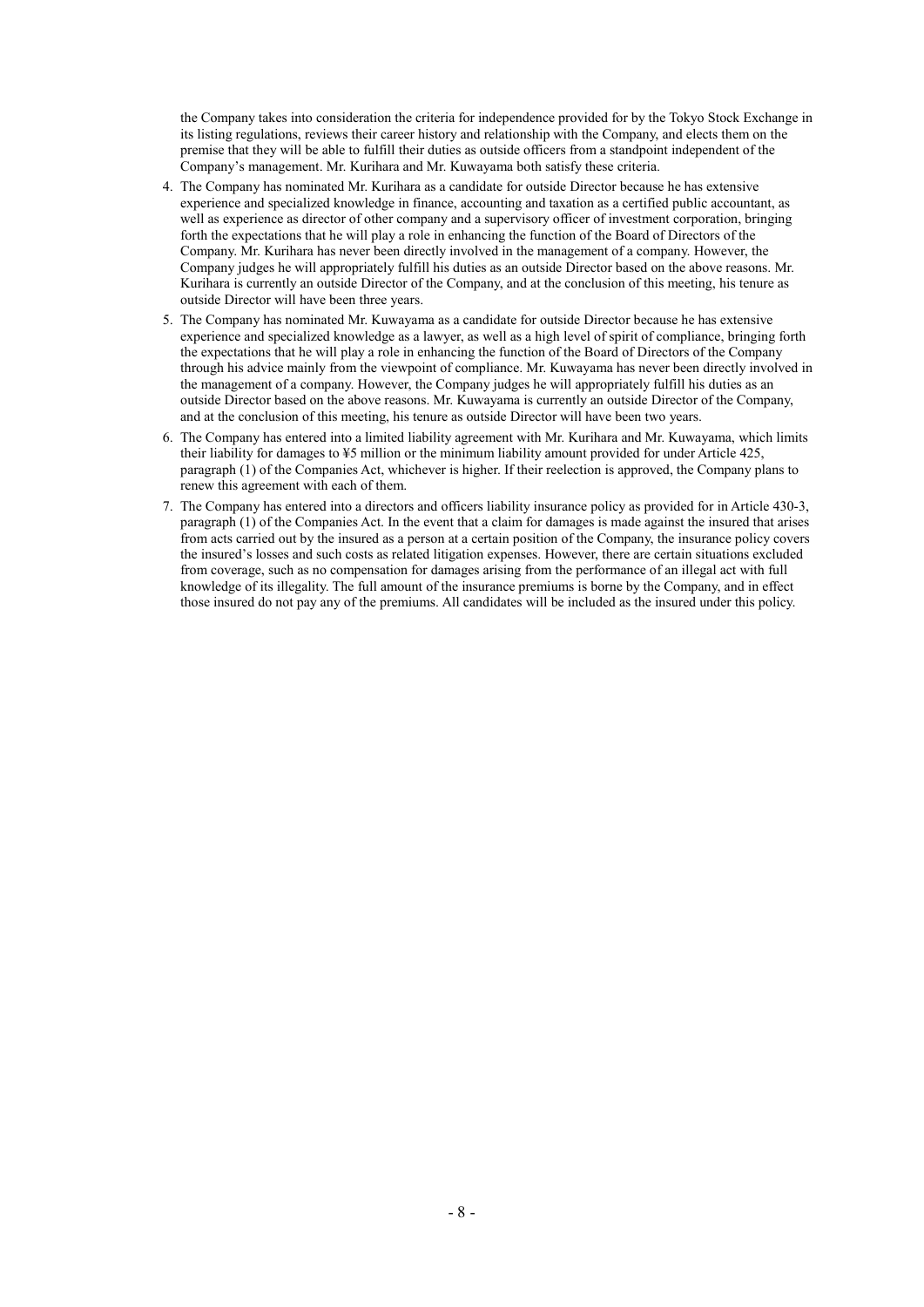## **Reference Skill Matrix of Directors**

The Directors who comprise the Board of Directors are required to have ethical standards and integrity, extensive experience in policy making related to finance, accounting, and technology, and the capability and experience to be expected to play a complementary role to the other members of the Board of Directors. The Company appoints independent outside Directors taking into consideration the balance of knowledge, experience, and capabilities as well as diversity of the Board of Directors as a whole, including Directors who have management experience at other companies.

| Name                                   |                       | Corporate<br>management | <b>Business</b><br>planning<br>and<br>marketing | Product<br>development<br>and<br>technological<br>strategy | DX and<br>information<br>security | Finance<br>and<br>accounting | Legal and<br>risk<br>management | Corporate<br>governance |
|----------------------------------------|-----------------------|-------------------------|-------------------------------------------------|------------------------------------------------------------|-----------------------------------|------------------------------|---------------------------------|-------------------------|
|                                        | Kyotaro<br>Sekinada   |                         |                                                 |                                                            |                                   |                              |                                 |                         |
|                                        | Masayuki<br>Tajiki    |                         |                                                 |                                                            |                                   |                              |                                 |                         |
| Director                               | Masayuki<br>Miki      |                         |                                                 |                                                            |                                   |                              |                                 |                         |
|                                        | Manabu<br>Kurihara    |                         |                                                 |                                                            |                                   |                              |                                 |                         |
|                                        | Katsuhiko<br>Kuwayama |                         |                                                 |                                                            |                                   |                              |                                 |                         |
| Director                               | Yasushi<br>Higo       |                         |                                                 |                                                            |                                   |                              |                                 |                         |
| (Audit and<br>Supervisory<br>Committee | Tsutomu<br>Kumagai    |                         |                                                 |                                                            |                                   |                              |                                 |                         |
| Member)                                | Toru<br>Igarashi      |                         |                                                 |                                                            |                                   |                              |                                 |                         |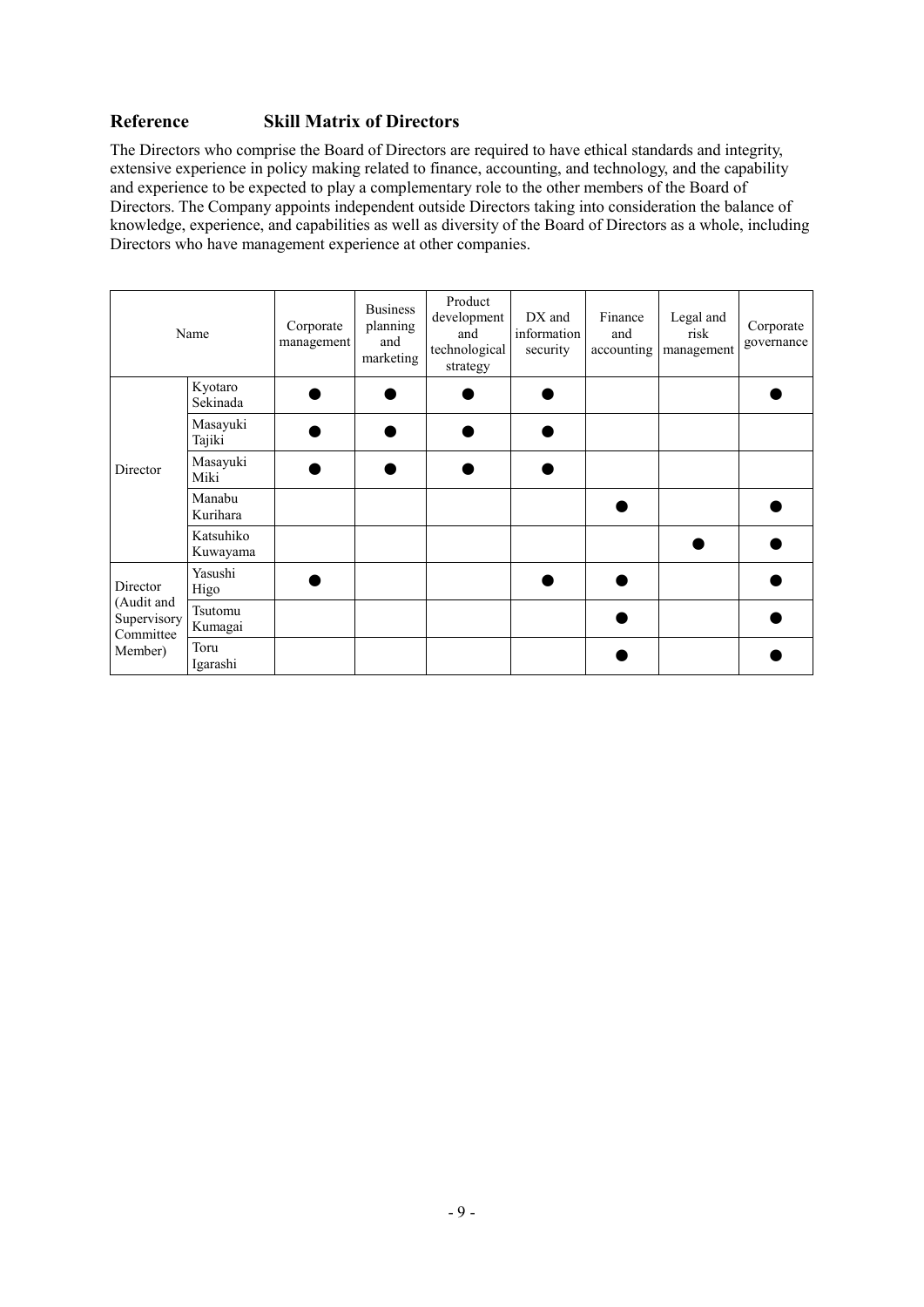### **Proposal No. 4: Election of One Substitute Director Who Is an Audit and Supervisory Committee Member**

The validity of the election of Norio Wakabayashi, who was elected as substitute Director who is an Audit and Supervisory Committee Member at the 40th Annual General Meeting of Shareholders held on June 24, 2021, is until the start of this meeting. The Company requests the approval for the election of one substitute Director who is an Audit and Supervisory Committee Member to be ready to fill a vacant position should the number of Directors who are Audit and Supervisory Committee Members fall below the number required by laws and regulations.

The validity of the election of substitute Director who is an Audit and Supervisory Committee Member can be nullified by resolution of the Board of Directors if the consent of the Audit and Supervisory Committee has been obtained; provided, however, that it is only in a time before assuming office.

In addition, the consent of the Audit and Supervisory Committee has been obtained for this proposal.

The candidate for substitute Director who is an Audit and Supervisory Committee Member is as follows:

| Name<br>(Date of birth)                | Career summary, position and responsibility in the Company,<br>and significant concurrent positions outside the Company |                                                                                                             | Number of the<br>Company's<br>shares owned |
|----------------------------------------|-------------------------------------------------------------------------------------------------------------------------|-------------------------------------------------------------------------------------------------------------|--------------------------------------------|
|                                        | Apr. 1977                                                                                                               | Joined Tokyo Regional Taxation Bureau                                                                       |                                            |
|                                        | July 2014                                                                                                               | District Director of Ebara Tax Office                                                                       |                                            |
| Norio Wakabayashi<br>(October 9, 1954) | Aug. 2015                                                                                                               | Registered as a certified public tax<br>accountant                                                          |                                            |
|                                        | Aug. 2015                                                                                                               | Chief Representative of Norio Wakabayashi<br>Certified Public Tax Accountant's Office<br>(current position) |                                            |

Notes: 1. There is no special interest between the candidate and the Company.

2. Mr. Wakabayashi is a candidate for substitute outside Director who is an Audit and Supervisory Committee Member. If Mr. Wakabayashi assumes the office of Director who is an Audit and Supervisory Committee Member, the Company plans to submit notification that he has been appointed as an independent officer as stipulated by the Tokyo Stock Exchange.

- 3. Mr. Wakabayashi has never been directly involved in the management of a company. However, he has specialized knowledge and experience as a certified public tax accountant, and the Company judges he will appropriately fulfill his duties as an outside Director who is an Audit and Supervisory Committee Member, and therefore proposes his election.
- 4. If Mr. Wakabayashi assumes the office of Director who is an Audit and Supervisory Committee Member, the Company plans to enter into a limited liability agreement with him to limit his liability for damages to ¥5 million or the minimum liability amount provided for under Article 425, paragraph (1) of the Companies Act, whichever is higher.
- 5. The Company has entered into a directors and officers liability insurance policy as provided for in Article 430-3, paragraph (1) of the Companies Act. In the event that a claim for damages is made against the insured that arises from acts carried out by the insured as a person at a certain position of the Company, the insurance policy covers the insured's losses and such costs as related litigation expenses. However, there are certain situations excluded from coverage, such as no compensation for damages arising from the performance of an illegal act with full knowledge of its illegality. The full amount of the insurance premiums is borne by the Company, and in effect those insured do not pay any of the premiums. If Mr. Wakabayashi assumes the office of Director who is an Audit and Supervisory Committee Member, he will be included as one of the insured under this policy.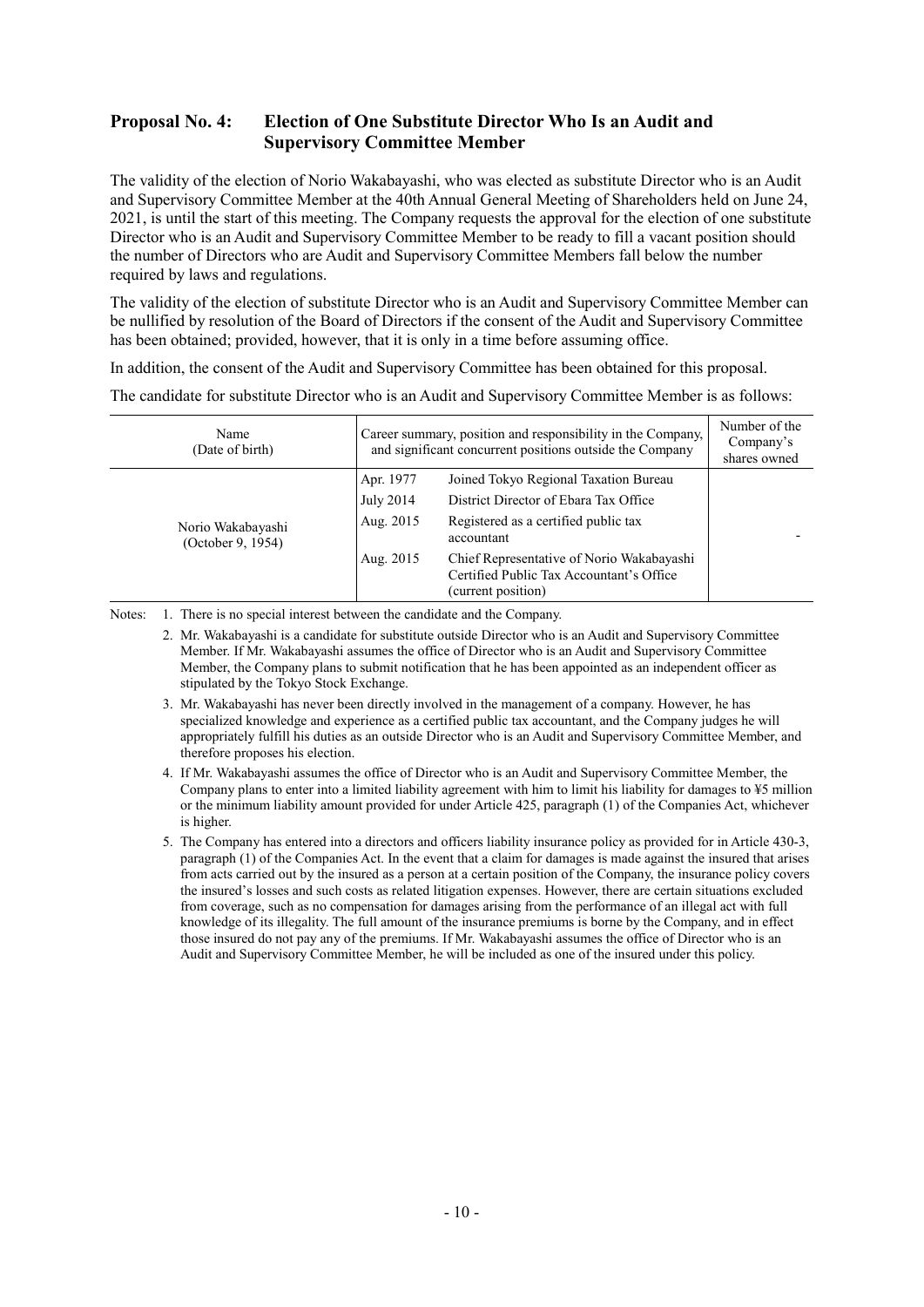(Attached Documents)

### **Business Report** (from April 1, 2021 to March 31, 2022)

#### **1. Status of the corporate group**

#### **(1) Progress and results of operations**

In the fiscal year under review, the Japanese economy continued to experience difficult circumstances despite the beginnings of recovery in personal consumption and employment conditions being observed with the gradual reopening of economic activity, which had stalled due to the COVID-19 pandemic.

Under these circumstances, the Company group (the "Group") is committed to providing highperformance, high-value-added new products and services and has worked to enhance the capabilities for making propositions for increasing Net sales in markets for individuals and legal entities, as well as to plan and develop new products and services that will become new sources of revenue, based on stable earnings from existing businesses.

As a result of the above, our Group's performance for the current fiscal year resulted in ¥41,676 million of Net sales, ¥17,166 million of Operating profit, ¥17,316 million of Ordinary profit, and ¥12,165 million of Profit attributable to owners of parent. Operating profit, Ordinary profit and Profit all recorded the highest levels since the Company became a listed company.

The Company only has the single business segment of the software-related business. When categorized into individuals and legal entities, Net sales of the individuals business totaled ¥32,113 million and of the legal entities business totaled ¥9,563 million.

In addition, sales of the stock business that provides products and services on a subscription basis totaled ¥31,092 million, accounting for 74.6% of total Net sales.

|                                         | 40th fiscal year<br>(Fiscal year ended<br>March 31, 2021) | 41st fiscal year<br>(Fiscal year ended<br>March 31, 2022) | Year-on-year changes         |  |
|-----------------------------------------|-----------------------------------------------------------|-----------------------------------------------------------|------------------------------|--|
|                                         | (millions of yen)                                         | (millions of yen)                                         | Rate of<br>Increase/decrease |  |
| Net sales                               | 41,174                                                    | 41,676                                                    |                              |  |
| Operating profit                        | 15,069                                                    | 17,166                                                    |                              |  |
| Ordinary profit                         | 15,202                                                    | 17,316                                                    |                              |  |
| Profit attributable to owners of parent | 10,957                                                    | 12,165                                                    |                              |  |

Note: The Company applied the Accounting Standard for Revenue Recognition (ASBJ Statement No. 29, March 31, 2020) from the beginning of the current consolidated fiscal year. Therefore, each figure for the fiscal year ended March 31, 2022 is after the application of said accounting standard, and the rate of change from the previous fiscal year is not shown.

#### **(2) Capital expenditures**

Not applicable.

#### **(3) Financing activities**

Not applicable.

#### **(4) Future prospects and issues to be addressed**

Regarding the Japanese economy going forward, as there is a risk that domestic and overseas economies might further decline due to the significant stagnation of economic activity caused by the global spread of the COVID-19, the future outlook is expected to remain uncertain.

In this business environment, the Company will work to improve and promote a system that can continuously and stably secure earnings by leveraging its strength in providing a wide range of products and services to individuals and legal entities. We believe it important to comprehensively enhance our corporate value that our shareholders, customers, markets and employees expect of us, by contributing to the development of customers and society through our products and services.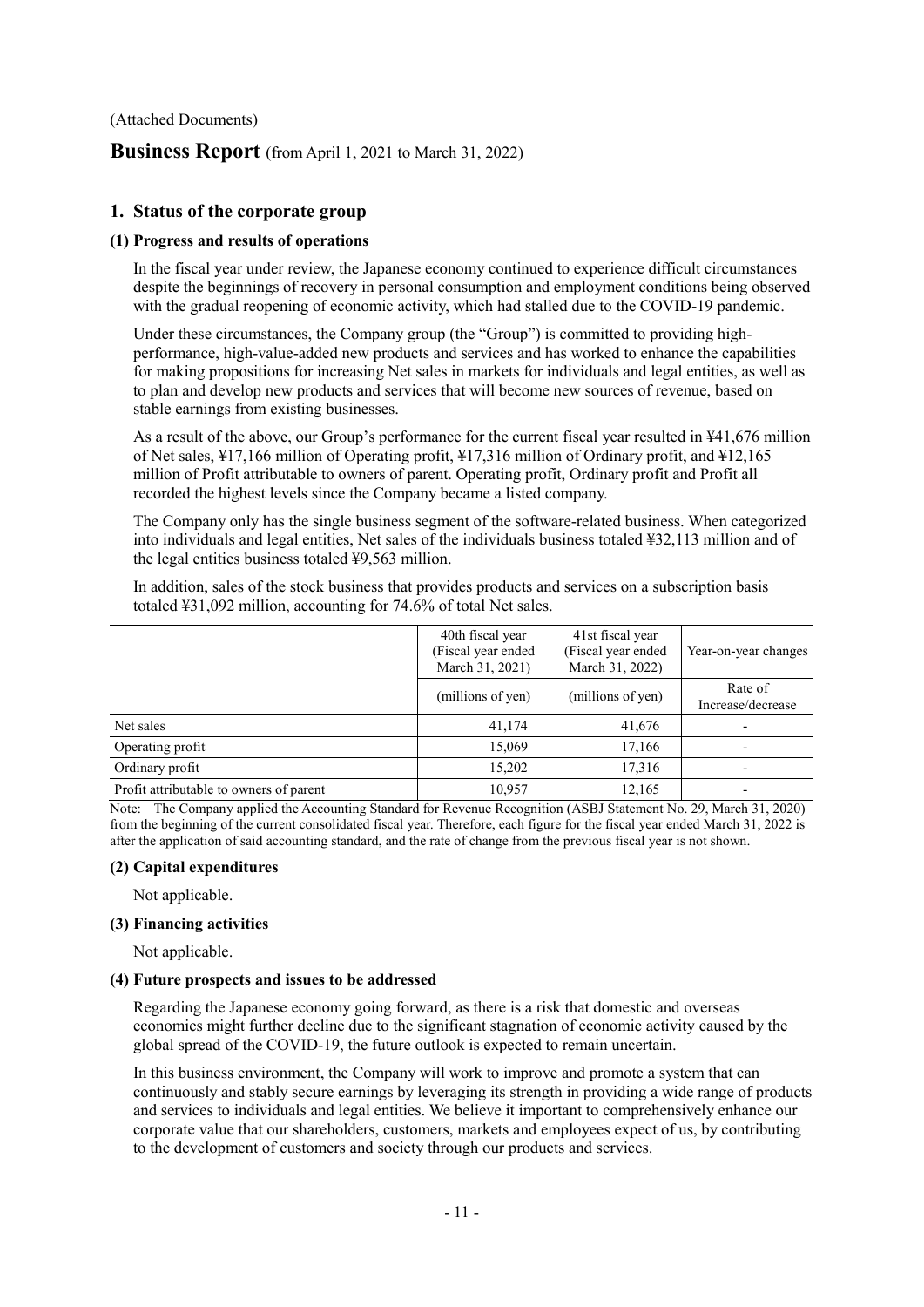The Company especially emphasizes, among management indicators, the continuous expansion of Operating profit per employee. For our existing products, we will increase customer satisfaction by continuing to enhance their functions, while we will expand our customer base through the planning and development of our new products and services, with the aim of continually expanding business and enhancing our corporate value.

We will also strive to revitalize the organization and strengthen and expand the human resource strategy to build a corporate structure that is constantly changing and growing.

In the IT industry which the Group is in, the business environment tends to fluctuate significantly in the short term, making us think that it is difficult to reasonably calculate reliable figures for a full-year earnings forecast. We nevertheless promote the planning and development of new products and services and actively make investments for our future growth, with a focus on speed, aiming for continuous growth in both sales and profits.



#### **(5) Changes in assets and profit and loss of the corporate group**

| Categories                                                      |                   | 38th fiscal year<br>(Fiscal year ended<br>March 31, 2019) | 39th fiscal year<br>(Fiscal year ended<br>March 31, 2020) | 40th fiscal year<br>(Fiscal year ended<br>March 31, 2021) | 41st fiscal year<br>(Current term)<br>(Fiscal year ended<br>March 31, 2022) |
|-----------------------------------------------------------------|-------------------|-----------------------------------------------------------|-----------------------------------------------------------|-----------------------------------------------------------|-----------------------------------------------------------------------------|
| Net sales                                                       | (millions of yen) | 28,646                                                    | 36,503                                                    | 41,174                                                    | 41,676                                                                      |
| (millions of yen)<br>Ordinary profit                            |                   | 7,694                                                     | 13,106                                                    | 15,202                                                    | 17,316                                                                      |
| Profit attributable to owners of<br>(millions of yen)<br>parent |                   | 6,210                                                     | 9,287                                                     | 10,957                                                    | 12,165                                                                      |
| Total assets<br>(millions of yen)                               |                   | 50,029                                                    | 64,196                                                    | 75,401                                                    | 86,224                                                                      |
| (millions of yen)<br>Net assets                                 |                   | 42,149                                                    | 50,802                                                    | 61,074                                                    | 71,300                                                                      |
| Earnings per share<br>(yen)                                     |                   | 96.70                                                     | 144.61                                                    | 170.62                                                    | 189.42                                                                      |
| Net assets per share<br>(yen)                                   |                   | 656.29                                                    | 791.02                                                    | 950.96                                                    | 1,110.18                                                                    |

Notes: 1. Earnings per share is calculated based on the average number of shares outstanding.

 2. The Company applied the Accounting Standard for Revenue Recognition (ASBJ Statement No. 29, March 31, 2020) from the beginning of the current consolidated fiscal year. Therefore, each figure for the fiscal year ended March 31, 2022 is after the application of said accounting standard.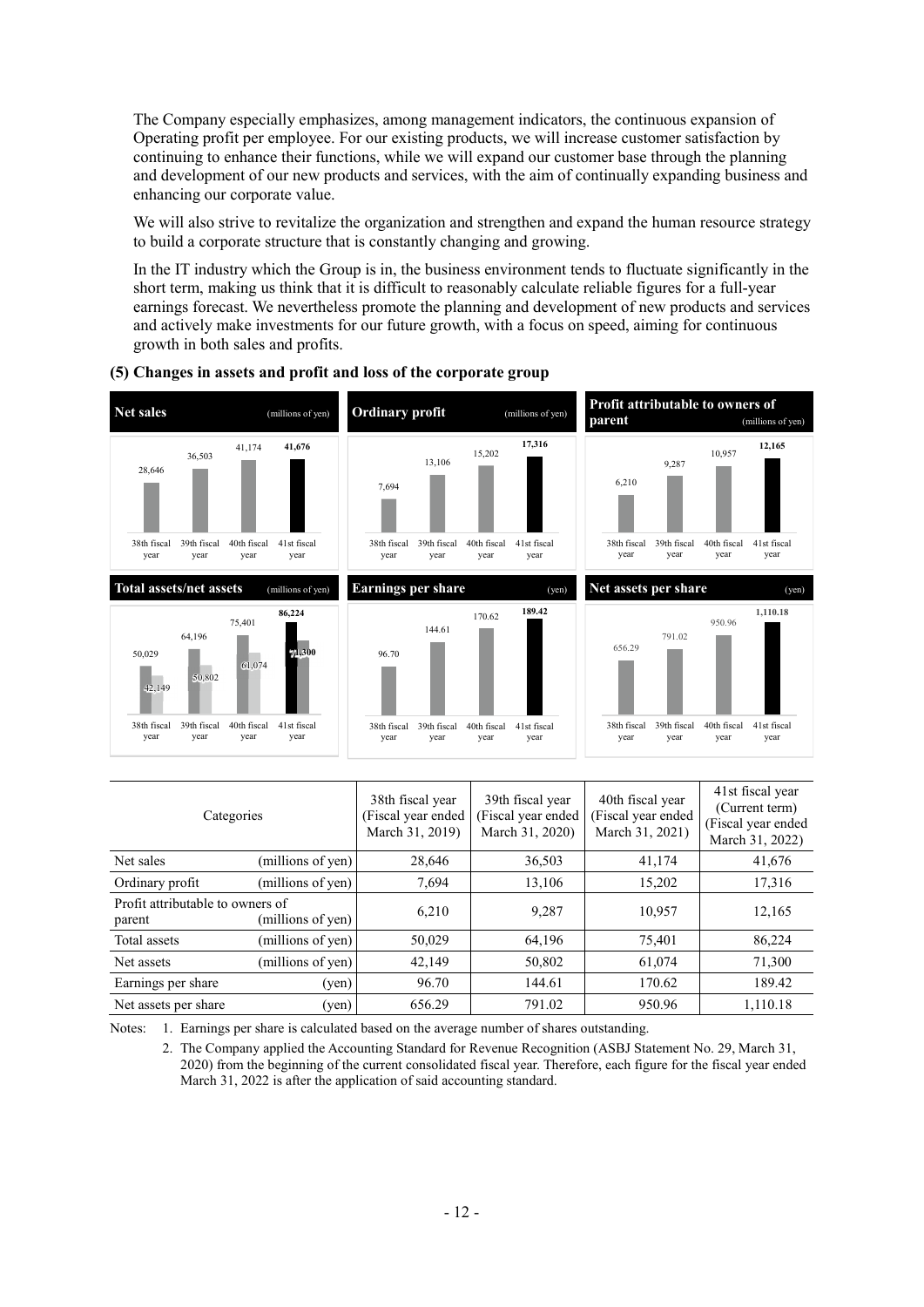#### **(6) Parent company and major subsidiaries**

#### **1) Parent company**

Not applicable.

#### **2) Subsidiaries**

| Company name            | Share capital | Capital<br>contribution<br>ratio $(\%)$ | Major businesses                         |
|-------------------------|---------------|-----------------------------------------|------------------------------------------|
| JustSystems Canada Inc. | C\$10,000,000 | 100.0                                   | Development and sales of XMetaL products |

Note: Share capital is current as of the consolidated closing date.

#### **3) Others**

Keyence Corporation is an "other affiliated company" defined as a company of which the Company is an associate under the Companies Act and holds 28,234 thousand shares of the Company (shareholding ratio of 43.96 %). The Company has entered into a capital and business alliance agreement with the aforementioned company.

#### **(7) Major businesses** (as of March 31, 2022)

Planning, development and provision of software and related services

#### **(8) Major business offices** (as of March 31, 2022)

#### **1) Major business offices of the Company**

| Tokyo Head Office     | Sumitomo Fudosan Shinjuku Oak Tower,<br>Nishi-Shinjuku 6-8-1 Shinjuku-ku, Tokyo |  |
|-----------------------|---------------------------------------------------------------------------------|--|
| Tokushima Head Office | Hiraishiwakamatsu 108-4 Kawauchi-cho, Tokushima, Tokushima<br>Prefecture        |  |
| Sales offices         | Shinjuku-ku (Tokyo), Nagoya, Osaka and Fukuoka                                  |  |

#### **2) Subsidiary**

JustSystems Canada Inc. (Vancouver, Canada)

**(9) Employees** (as of March 31, 2022)

Number of employees of the corporate group is 321 (97), and the number of employees of the Company is 316 (97).

Note: The number of employees represents that of regular employees. The number of temporary employees (including contract employees, temporary staff from staffing agencies, and part-time employees) is shown in parentheses, which represents the average number of such temporary employees for the year.

#### **(10) Major lenders** (as of March 31, 2022)

Not applicable.

#### **(11) Other important matters regarding the status of the corporate group**

Not applicable.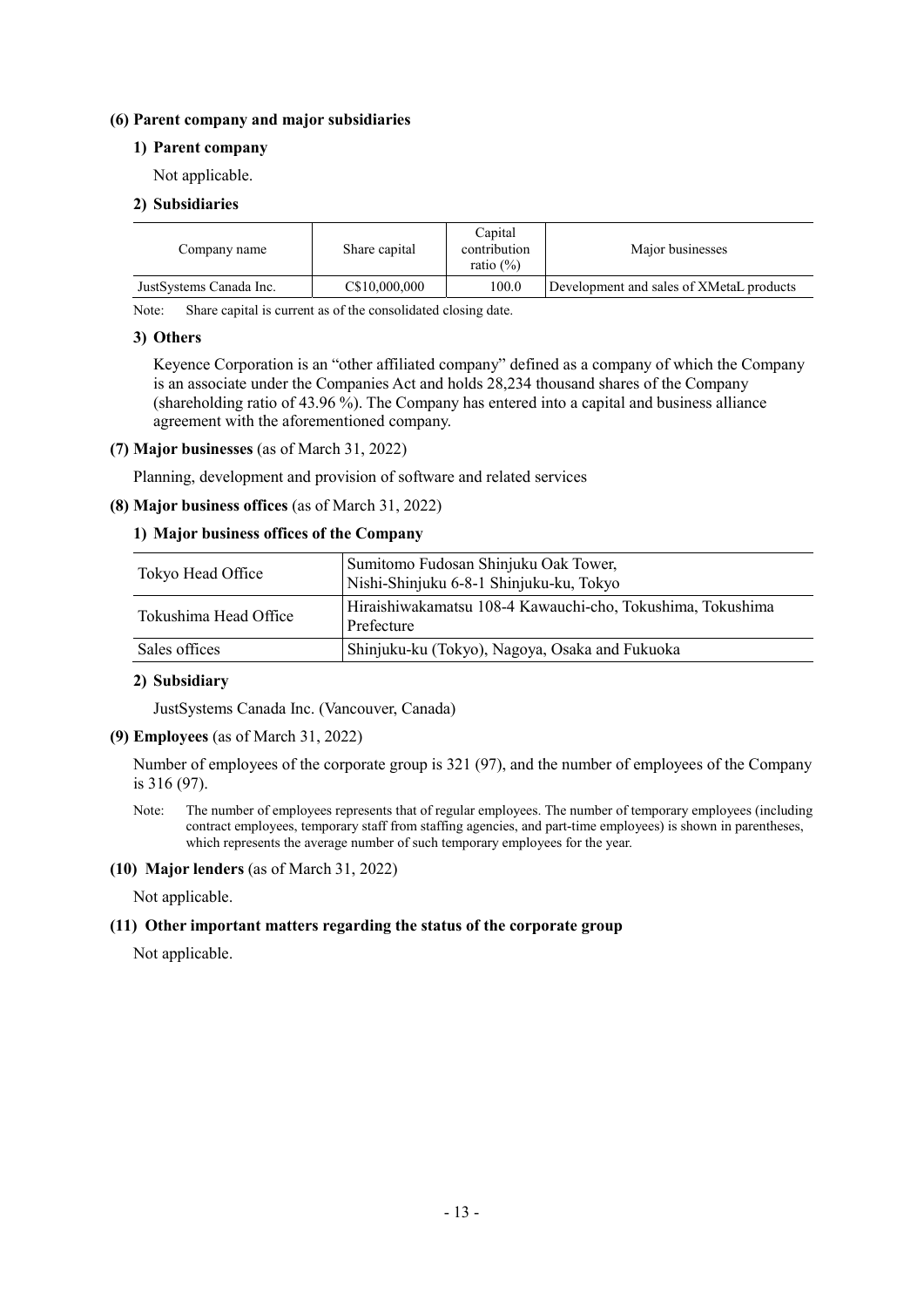- **2. Shares of the Company** (as of March 31, 2022)
- **(1) Total number of authorized shares:** 66,163,200
- **(2) Total number of issued shares:** 64,224,800

(including 845 treasury shares)

**(3) Number of shareholders:** 5,206

**(4) Major shareholders**

| Name of shareholders                                 | Number of shares held<br>(thousands of shares) | Shareholding ratio $(\%)$ |
|------------------------------------------------------|------------------------------------------------|---------------------------|
| Keyence Corporation                                  | 28.234                                         | 43.96                     |
| The Master Trust Bank of Japan, Ltd. (Trust Account) | 7,352                                          | 11.45                     |
| Yasumitsu Shigeta                                    | 4,686                                          | 7.30                      |
| <b>SSBTC CLIENT OMNIBUS ACCOUNT</b>                  | 1,865                                          | 2.90                      |
| Custody Bank of Japan, Ltd. (Trust Account)          | 1.679                                          | 2.61                      |
| <b>JP MORGAN CHASE BANK 385632</b>                   | 1,267                                          | 1.97                      |
| <b>MSCO CUSTOMER SECURITIES</b>                      | 1.165                                          | 1.81                      |
| Tomoaki Fukura                                       | 870                                            | 1.35                      |
| Masahiro Watanabe                                    | 719                                            | 1.12                      |
| Rakuten Securities, Inc.                             | 560                                            | 0.87                      |

Note: 845 treasury shares are not included in the calculation of the shareholding ratio.

#### **(5) Other important matters regarding the shares**

Not applicable.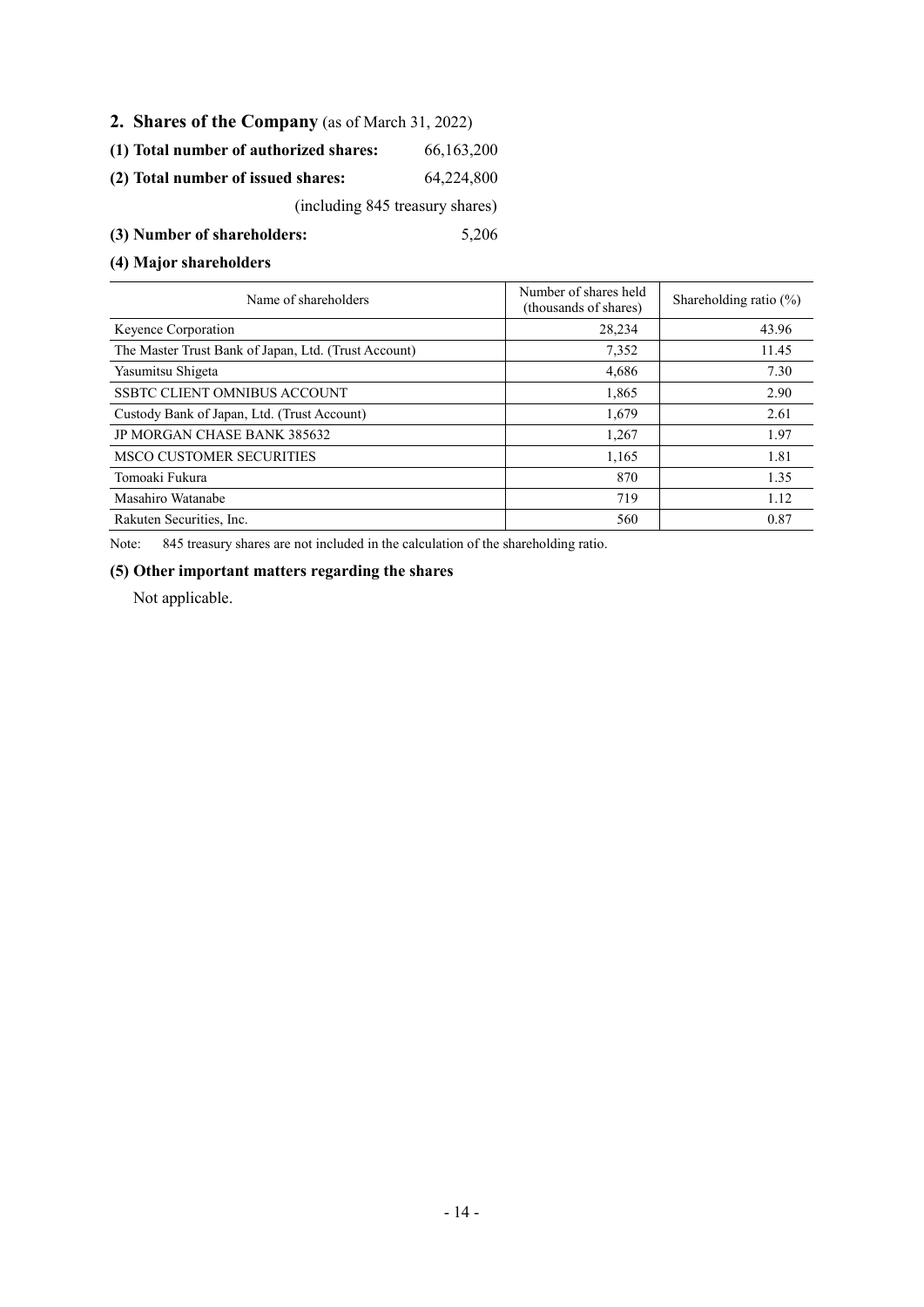### **3. Officers**

| Position                                                       | Name               | Responsibility in the Company and significant<br>concurrent positions outside the Company |
|----------------------------------------------------------------|--------------------|-------------------------------------------------------------------------------------------|
| President & CEO                                                | Kyotaro Sekinada   |                                                                                           |
| Director                                                       | Masayuki Tajiki    | Division Director of Solution Strategy Division                                           |
| Director                                                       | Masayuki Miki      | Director of Keyence Corporation                                                           |
| Director                                                       | Manabu Kurihara    | Chief Representative of Kurihara Certified Public<br>Accountant Office                    |
| Director                                                       | Katsuhiko Kuwayama | President, Kuwayama Law Offices                                                           |
| Director (Full-time Audit and<br>Supervisory Committee Member) | Yasushi Higo       |                                                                                           |
| Director (Audit and Supervisory<br>Committee Member)           | Tsutomu Kumagai    |                                                                                           |
| Director (Audit and Supervisory<br>Committee Member)           | Toru Igarashi      | Head of Accounting Group of Keyence Corporation                                           |

#### **(1) Directors** (as of March 31, 2022)

Notes: 1. Directors Manabu Kurihara and Katsuhiko Kuwayama are outside Directors.

- 2. Director (Full-time Audit and Supervisory Committee Member) Yasushi Higo, Directors (Audit and Supervisory Committee Members) Tsutomu Kumagai and Toru Igarashi are outside Directors, and have significant knowledge of finance and accounting.
- 3. Mr. Higo will be appointed as a full-time Audit and Supervisory Committee Member in order to enhance the effectiveness of audits and strengthen the auditing and supervisory functions through enhanced information gathering and adequate cooperation with the internal audit department, etc.
- 4. The Company transitioned to a company with an Audit and Supervisory Committee, through a resolution at the 40th Annual General Meeting of Shareholders held on June 24, 2021. In accordance with this change, Mr. Kumagai and Mr. Igarashi retired from the position of Audit & Supervisory Board Member and assumed the position of Director (Audit and Supervisory Committee Member) on the same date.
- 5. The Company has submitted notification to the Tokyo Stock Exchange that Mr. Kurihara, Mr. Kuwayama, Mr. Higo and Mr. Kumagai have been designated as independent officers as provided for by the aforementioned exchange.

#### **(2) Summary of details of limited liability agreement**

Pursuant to the Articles of Incorporation of the Company and the provisions of Article 427, paragraph (1) of the Companies Act, the Company has entered into an agreement with each of the outside officers to limit their liability for damages under Article 423, paragraph (1) of the same Act.

Pursuant to this agreement, the defined maximum amount of liability for damages of each of the outside officers is ¥5 million or the minimum liability amount provided for under Article 425, paragraph (1) of the Companies Act, whichever is higher.

#### **(3) Remuneration for officers for the current fiscal year**

| Categories                                                                                      | Number of payees |     | Amount paid<br>(thousands of yen) |          |
|-------------------------------------------------------------------------------------------------|------------------|-----|-----------------------------------|----------|
| Directors (excluding Audit and Supervisory Committee)<br>Members) (of which, outside Directors) |                  | (2) | 118,886                           | (10,080) |
| Directors (Audit and Supervisory Committee)<br>Members) (of which, outside Directors)           |                  | (3) | 8.460                             | (8, 460) |
| Audit & Supervisory Board Members (of which,<br>outside Audit & Supervisory Board Members)      |                  | (3) | 2,820                             | (2,820)  |
| Total (of which, outside officers)                                                              |                  | (8) | 130,166                           | (21,360) |

Notes: 1. The amount paid for Directors does not include the portion of employee's salary for Directors who concurrently serve as employees.

2. Officer remuneration is comprised of fixed remuneration only, and does not include performance-linked remuneration or non-monetary remuneration.

3. The amount of remuneration for Directors (excluding Audit and Supervisory Committee Members) includes the amount of remuneration received as Directors during the period prior to the transition to a company with an Audit and Supervisory Committee.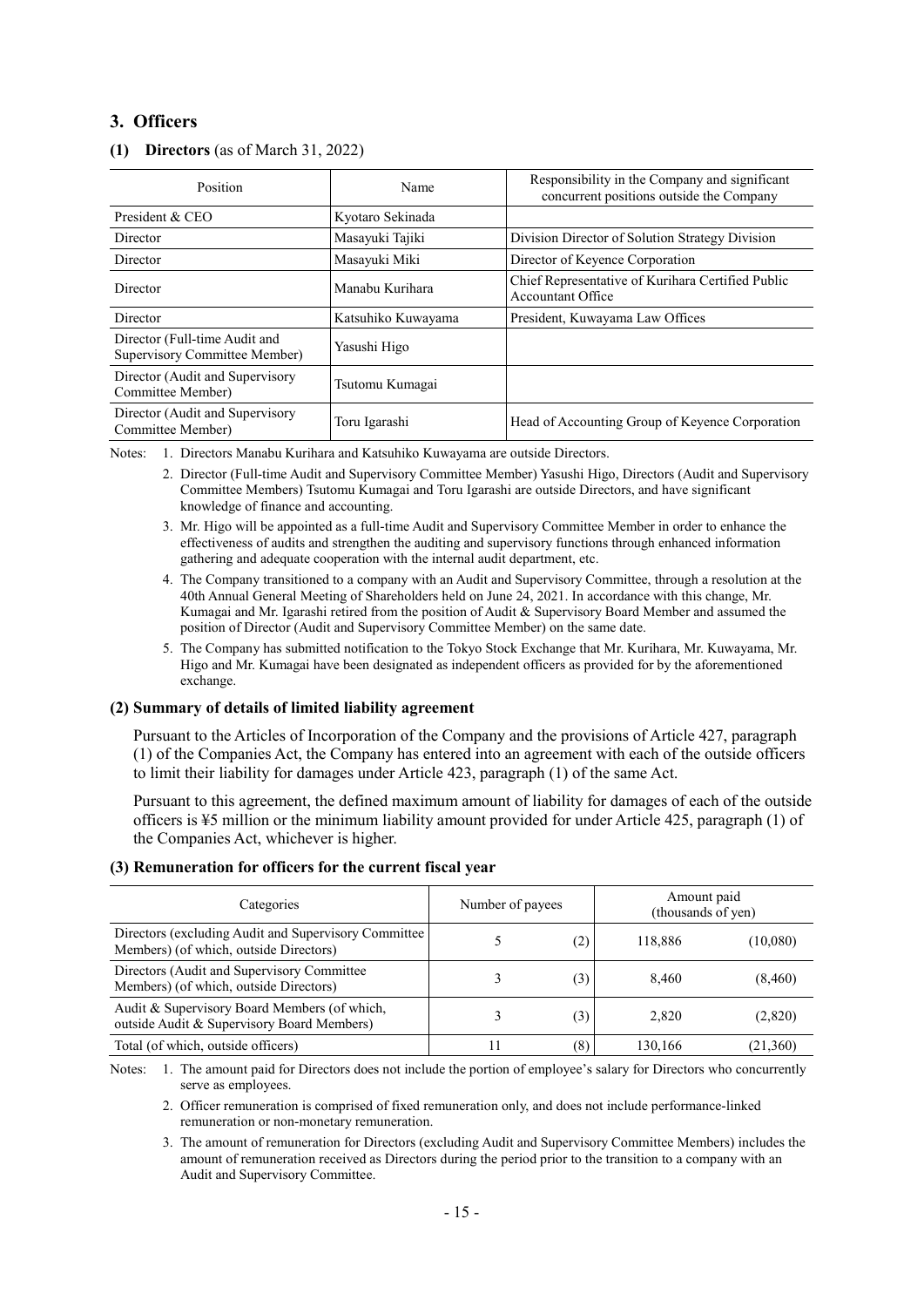- 4. The amount of remuneration for Audit & Supervisory Board Members is for the period prior to the transition to a company with an Audit and Supervisory Committee, and includes one outside Audit & Supervisory Board Member who retired at the conclusion of the 40th Annual General Meeting of Shareholders held on June 24, 2021. The amount of remuneration for Directors (Audit and Supervisory Committee Members) relates to the period after the transition to a company with an Audit and Supervisory Committee.
- 5. At the Extraordinary General Meeting of Shareholders held on June 27, 1994, the maximum amount of officer remuneration prior to the transition to a company with an Audit and Supervisory Committee was resolved to be ¥25,000 thousand or less for Directors (not including the portion of employee's salary for Directors who concurrently serve as employees) per month and ¥3,000 thousand or less per month for Audit & Supervisory Board Members. At the time of that resolution, the Company had ten Directors and one Audit & Supervisory Board Member.
- 6. At the 40th Annual General Meeting of Shareholders held on June 24, 2021, the maximum amount of officer remuneration after the transition to a company with an Audit and Supervisory Committee was resolved to be ¥300,000 thousand or less per year for Directors (excluding Audit and Supervisory Committee Members; ¥24,000 thousand or less per year for outside Directors; not including the portion of employee's salary for Directors who concurrently serve as employees) and ¥36,000 thousand or less per year for Directors (Audit and Supervisory Committee Members). As of the conclusion of this General Meeting of Shareholders, the number of Directors (excluding Directors who are Audit and Supervisory Committee Members) will be five (two of whom are outside Directors) and the number of Directors (who are Audit and Supervisory Committee Members) will be three.

#### **(4) Policy for determining the details of individual remuneration, etc. for Directors**

#### **1) Basic policy**

The following is the Company's basic policy on remuneration for officers.

- The policy shall clarify responsibility for business performance, and contribute to sustainable growth and to the enhancement of corporate value over the medium to long term
- The policy shall provide a remuneration level and a remuneration system that enables outstanding individuals to be attracted and retained
- The process of determining remuneration shall be characterized by a high degree of transparency and objectivity

#### **2) Method for calculating amount of remuneration for officers (Directors)**

In order to clarify responsibility for business performance, the amount of remuneration is calculated by taking the annual salary of the employees in managerial positions for the previous fiscal year as a reference amount, and multiplying it by a coefficient.

With regard to the level of remuneration for officers, this is based on the content of the Company's business, the management situation and other factors. Consideration is given to the balance between this remuneration and the remuneration amount at other listed companies (including companies in the same industry, and companies of a similar size in different industries) as well as the employee salaries at the Company, before setting a coefficient. The coefficient varies depending on the position in the Company, but has an upper limit of 5.0.

Only fixed remuneration is provided, but the reference amount varies in accordance with business performance for the previous business year, and the proportion of fixed remuneration accounted for by the performance-linked portion is 60%-70%.

Among the management indicators used by the Company, special attention is paid to continuous growth in "operating profit per employee," and this is used as an indicator to determine the performance-linked portion. Ensuring that variations in "operating profit per employee" are reflected in remuneration results in a stronger link between remuneration and performance, and clarifies responsibility for corporate growth.

Currently, we believe that sufficient measures have been taken to promote the sharing of shareholders' awareness of sustainable profits, and of enhancements in corporate value. Going forward, we see the introduction of medium- to long-term incentives, including stock-based remuneration, as a matter to be considered, after taking into account the balance between the Company's remuneration and the level of officer remuneration at other listed companies.

(Note) Excludes outside Directors.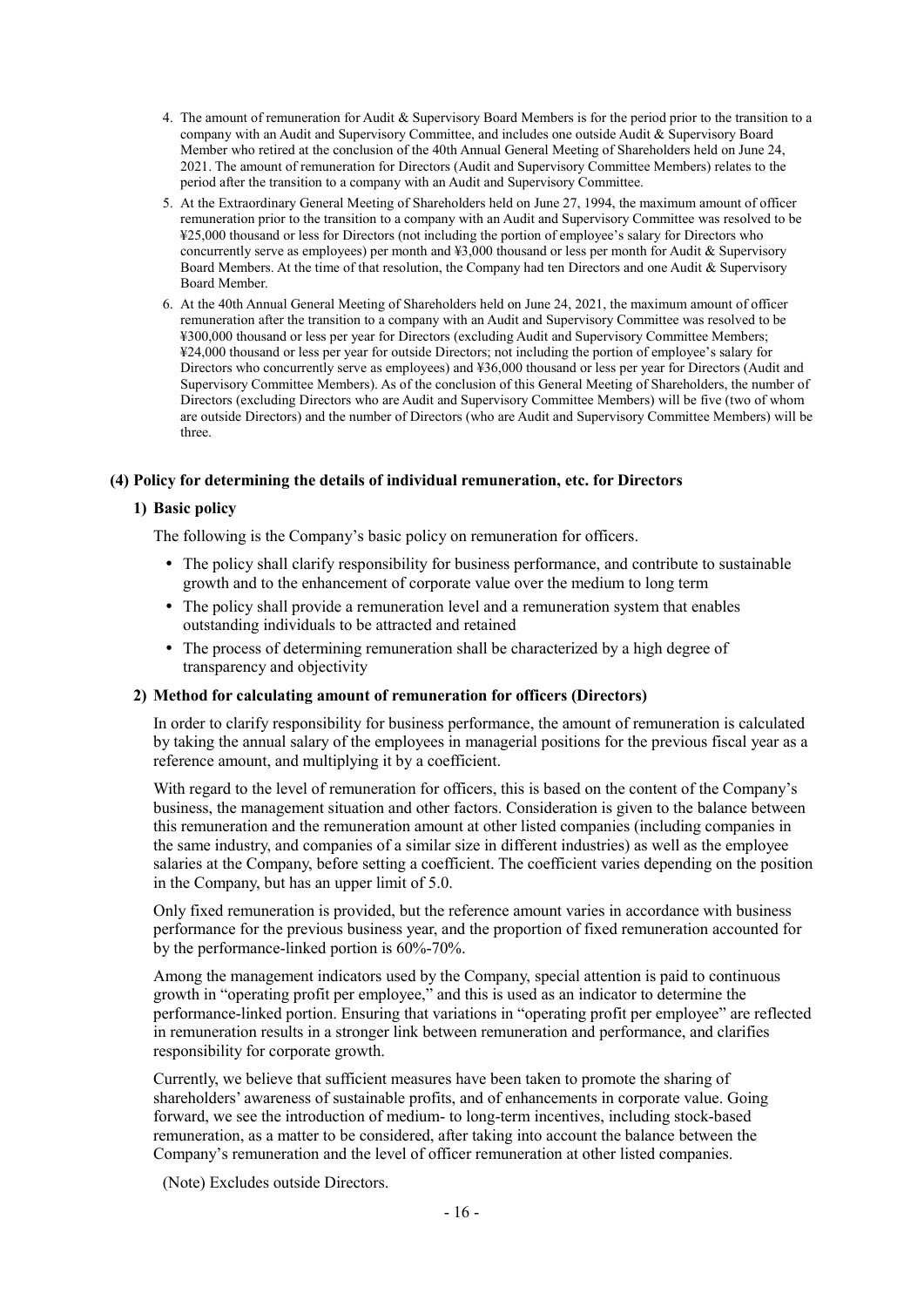#### **3) Remuneration for outside Directors**

Remuneration for outside Directors is fixed remuneration only, which does not include any portion linked to the Company's business performance, in light of their position of independence from the execution of business operations. The amount of remuneration for outside Directors (excluding those who are Audit and Supervisory Committee Members) is set in accordance with the remuneration at other listed companies, the nature of the requirements, and the degree of influence and involvement in the management of the Company. In addition, the remuneration of outside Directors (who are Audit and Supervisory Committee Members) is determined through consultation among outside Directors (who are Audit and Supervisory Committee Members) within the total amount of remuneration resolved at the General Meeting of Shareholders.

#### **4) Process for determining remuneration**

Remuneration, etc. for Directors of the Company is drafted by the Corporate Planning Division based on the method for calculating the amount of remuneration for officers, and with an upper value limit set by a resolution of the General Meeting of Shareholders, and then determined at Management Committee. Kyotaro Sekinada, President & CEO, who has been entrusted by the Board of Directors to determine the amount of remuneration for Directors, serves as the Chair of the Management Committee. Such authority was delegated to him because he is deemed to be highly familiar with the business environment and management situation of the Company, and the roles and achievements, etc. of the Company's officers, and that he is capable of determining the amounts of remuneration for the Company's officers comprehensively and objectively. However, in order to ensure transparency in the process of determining remuneration, the policy used, the level of remuneration, and the coefficient are explained to the independent outside Directors, and their involvement and advice are sought as appropriate. The Board of Directors judges that the individual remuneration, etc. of Directors for the current fiscal year is in line with the determination policy because the Company has gone through a decision-making process based on the above multifaceted perspectives.

#### **(5) Overview of the contents of directors and officers liability insurance policy**

The Company has entered into a directors and officers liability insurance policy, as provided for in Article 430-3, paragraph (1) of the Companies Act, that covers Directors, employees in managerial positions, and others at the Company and its subsidiaries. The full amount of the insurance premiums is borne by the Company for all those insureds. In the event that a claim for damages is made against the insured that arises from acts carried out by the insured as a person at a certain position of the Company, the insurance policy covers the insured's losses and such costs as related litigation expenses. However, there are certain situations excluded from coverage, such as no compensation for damages arising from the performance of an illegal act with full knowledge of its illegality.

#### **(6) Matters concerning outside officers**

#### **1) Principal activities during the fiscal year under review and overview of duties carried out as part of the roles expected of outside Directors**

• Director

Manabu Kurihara attended all 12 meetings of the Board of Directors held in the fiscal year and presented specific opinions and recommendations on the Company's overall management and corporate governance, based on his extensive experience and specialized knowledge in finance, accounting and taxation as a certified public accountant, as well as his experience as a director of other company and a supervisory officer of investment corporation.

Katsuhiko Kuwayama attended all 12 meetings of the Board of Directors held in the fiscal year and presented specific opinions and recommendations on the Company's overall management and corporate governance, based on his advanced specialized knowledge as a lawyer and practical experience in corporate legal affairs.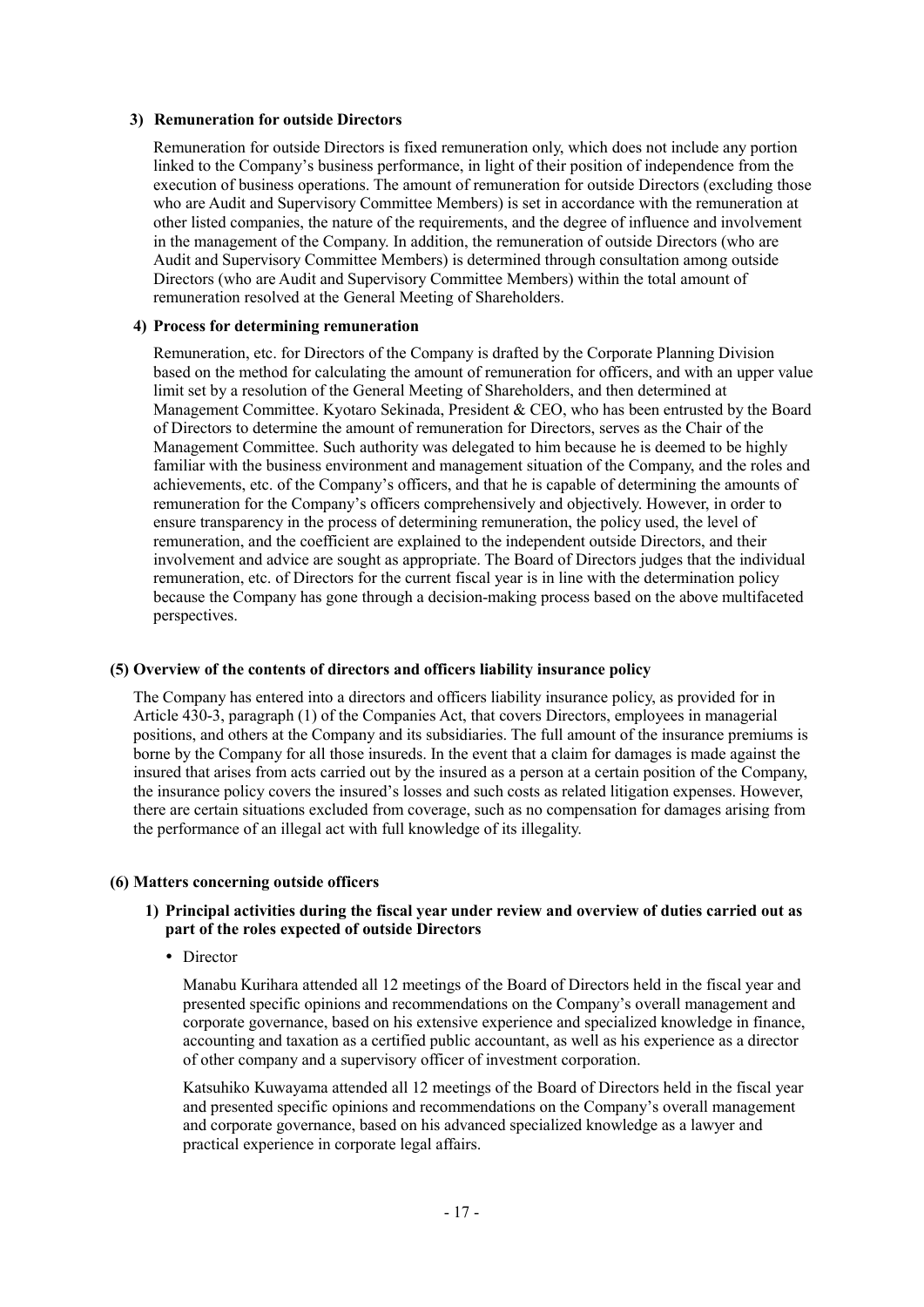Director (Audit and Supervisory Committee Member)

Full-time Audit and Supervisory Committee Member Yasushi Higo attended all 10 meetings of the Board of Directors held after his appointment on June 24, 2021, and all 11 meetings of the Audit and Supervisory Committee. He provided supervision and presented specific opinions and recommendations on overall management from an independent standpoint based on his extensive experience in business execution in corporate management in the financial industry and experience and insight as a Director (who is an Audit and Supervisory Committee Member).

Tsutomu Kumagai attended all 10 meetings of the Board of Directors held after his appointment on June 24, 2021, and all 11 meetings of the Audit and Supervisory Committee. He provided supervision and presented specific opinions and recommendations on overall management from an independent standpoint based on his extensive experience in business execution in the accounting department and experience and insight as a full-time Audit & Supervisory Board Member.

Toru Igarashi attended all 10 meetings of the Board of Directors held after his appointment on June 24, 2021, and all 11 meetings of the Audit and Supervisory Committee. He provided supervision of management and presented specific opinions and recommendations based on his extensive experience and insight in business execution in the accounting department.

#### **2) Significant concurrent positions at other corporations and relationships of the Company with such corporations**

Director Manabu Kurihara is Chief Representative of Kurihara Certified Public Accountant Office. There is no special interest between the firm and the Company.

Director Katsuhiko Kuwayama is President of Kuwayama Law Offices. There is no special interest between the firm and the Company.

Director (Audit and Supervisory Committee Member) Toru Igarashi is a person executing business in Keyence Corporation. Keyence Corporation is an "other affiliated company" defined as a company of which the Company is an associate under the Companies Act, and has entered into a capital and business alliance agreement with the Company. The aforementioned company respects the autonomy and independence of the Company and will not interfere with the Company's decision-making or bind the Company.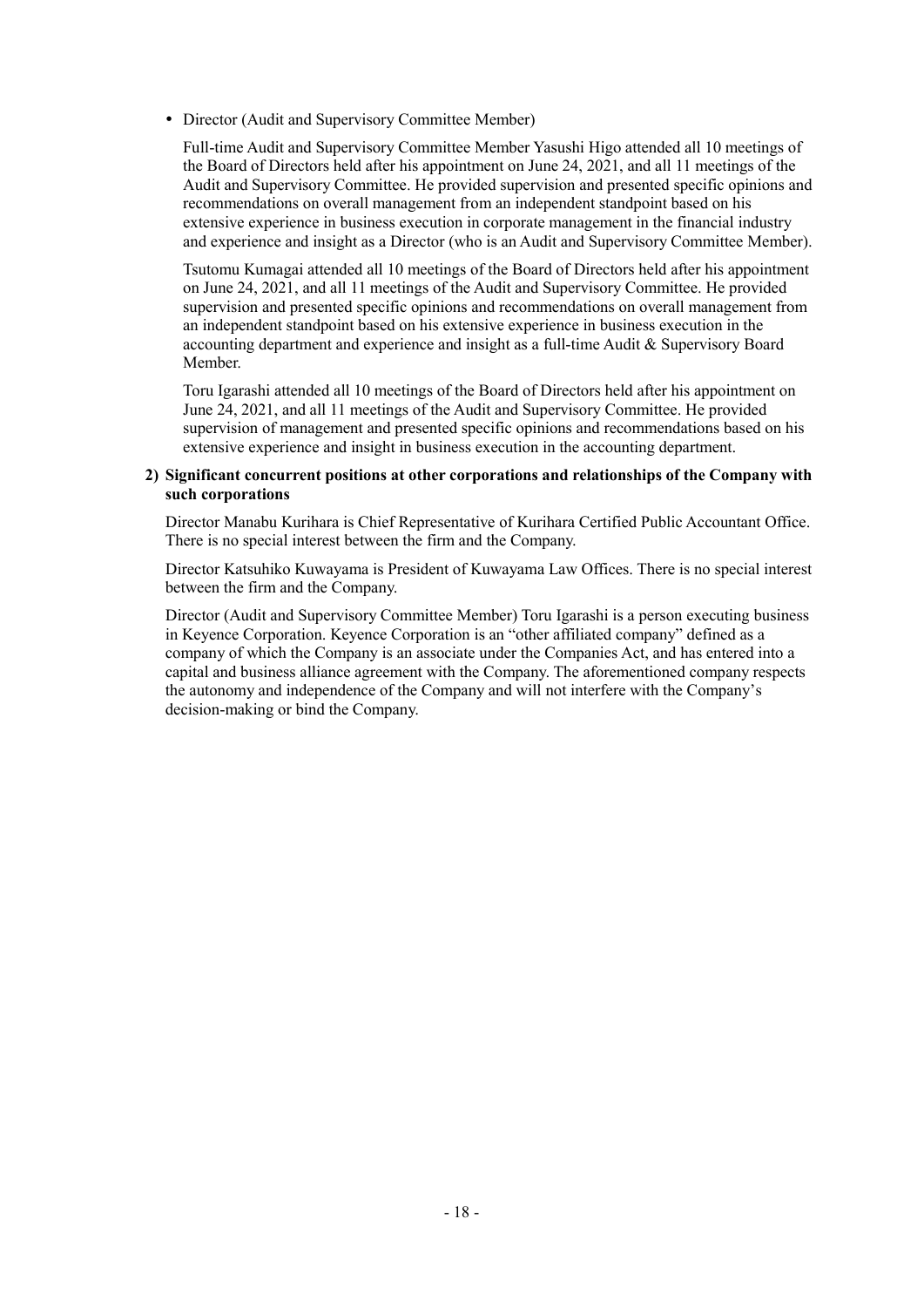### **4. Financial Auditor**

#### **(1) Name of Financial Auditor:** Deloitte Touche Tohmatsu LLC

#### **(2) Amount of remuneration for Financial Auditor for the current fiscal year**

|                                                                                                                               | Amount paid<br>(thousands of yen) |
|-------------------------------------------------------------------------------------------------------------------------------|-----------------------------------|
| Amount of remuneration for Financial Auditor for the current fiscal year                                                      | 39,000                            |
| Total amount of money and other property benefit to be paid from the Company and its<br>subsidiaries to the Financial Auditor | 39,000                            |

Notes: 1. In the auditing contract between the Company and the Financial Auditor, the amount of remuneration for auditing under the Companies Act and the amount of remuneration for auditing under the Financial Instruments and Exchange Act have not been separated distinctly, nor can they be separated in essence. Accordingly, the amount of remuneration for Financial Auditor for the current fiscal year indicates the total of these amounts.

#### **(3) Description of non-auditing services**

Not applicable.

#### **(4) Policy for decisions on dismissal or non-reappointment of Financial Auditor**

The Audit and Supervisory Committee will dismiss the Financial Auditor with the consent of all the Audit and Supervisory Committee Members if the Financial Auditor is found to fall under any of the items of Article 340, paragraph (1) of the Companies Act. In such cases, the dismissal and the reasons thereof will be reported at the first general meeting of shareholders to be convened after the dismissal. In addition to the above cases, if it is deemed difficult for the Financial Auditor to perform its duties properly, the Audit and Supervisory Committee will determine the content of the proposal for dismissal or non-reappointment of the Financial Auditor to be submitted to the general meeting of shareholders.

<sup>2.</sup> After having performed necessary verification as to the appropriateness of matters such as the content of the Financial Auditor's audit plan, the status of performance of duties in the financial audits by the Financial Auditor, and the basis for the calculation of the estimated remuneration for the Financial Auditor, the Audit and Supervisory Committee has decided to consent to the amount of remuneration to be paid to the Financial Auditor.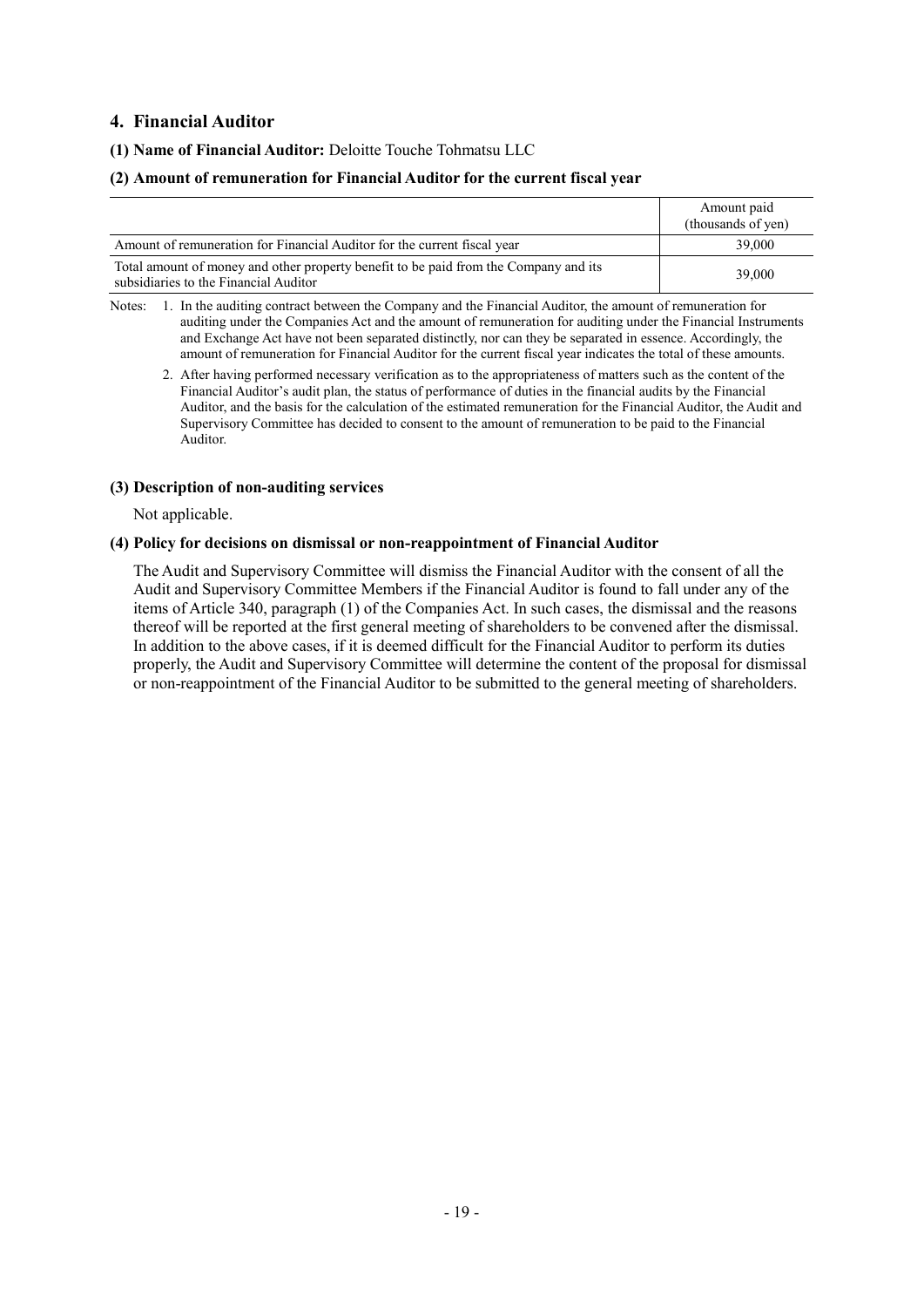### **5. System to ensure properness of operations and operating status of the system**

#### **System to ensure properness of operations**

The following items outline the decisions by the Company about the systems to ensure that Directors perform their duties in compliance with relevant laws and regulations and the Articles of Incorporation, and other systems to ensure properness of operations of the Company.

#### **(1) System to ensure that Directors and employees perform their duties in compliance with relevant laws and regulations and the Articles of Incorporation**

Directors and employees shall ensure thorough compliance with relevant laws and regulations and the Articles of Incorporation, by way of compliance-related rules and continuing education programs based on the Code of Conduct. In addition, the status of compliance shall be supervised through the implementation of audits by Directors (Audit and Supervisory Committee Members) and staff in charge of internal audit. Furthermore, as one of mechanisms to detect any non-compliance with the above, the whistle-blowing system shall be operated pursuant to the whistle-blowing-related rules.

#### **(2) System for retaining and managing information pertaining to the performance of duties by Directors**

The status of performance of duties by Directors shall be defined as the matter to be reported to the Board of Directors, and the minutes containing the matter reported shall be retained for ten years. In addition, minutes of the Management Committee and internal approval records shall be retained and managed in writing or by electromagnetic means.

#### **(3) Rules and other systems to manage risk of loss**

The Company shall establish related rules according to each aspect such as financial reporting and information security, and a person responsible for each operation shall continuously conduct risk analysis, assessment and formulation of countermeasures, with Representative Director serving as the manager for risk management overall. In addition, Directors (Audit and Supervisory Committee Members) and staff in charge of internal audits will maintain a comprehensive management system by conducting audits related to the management of all management risks.

#### **(4) System to ensure that Directors perform their duties efficiently**

The Board of Directors shall meet once a month in principle to make decisions about important matters and to supervise Directors' performance of duties. In addition, as an opportunity to ensure the efficiency of the performance of duties while further enhancing the supervisory function of the Board of Directors, the Management Committee shall be held from time to time to make decisions quickly and flexibly on important matters, etc. delegated by the Board of Directors. Furthermore, the Company shall develop a system that enables delegation of authority to the person responsible for the organization pursuant to the responsibility and authority rules and swift decision-making on various matters. Medium-term management plans and business plans for each department shall be set, and the system shall be established to periodically analyze and evaluate their progress.

#### **(5) System to ensure properness of operations of the corporate group, comprising the Company and its subsidiaries**

The Company shall set up a department which manages the affiliated companies such as subsidiaries, and cause the department to establish the management policy, etc. in accordance with the Rules for the Management of Affiliated Companies and other rules. In addition, the Company shall, if necessary, dispatch its Directors or employees to affiliated companies to ensure properness of operations in the corporate group.

#### **(6) Matters concerning employees to assist the Audit and Supervisory Committee in performing its duties when requested by the Audit and Supervisory Committee and matters concerning the independence of such employees from Directors**

Upon request of the Audit and Supervisory Committee, appropriate employees shall be selected to assist the Audit and Supervisory Committee in its duties after consultation with the Audit and Supervisory Committee. Directors shall not prevent such employees from performing their duties and shall not unfairly evaluate such employees in their performance evaluation.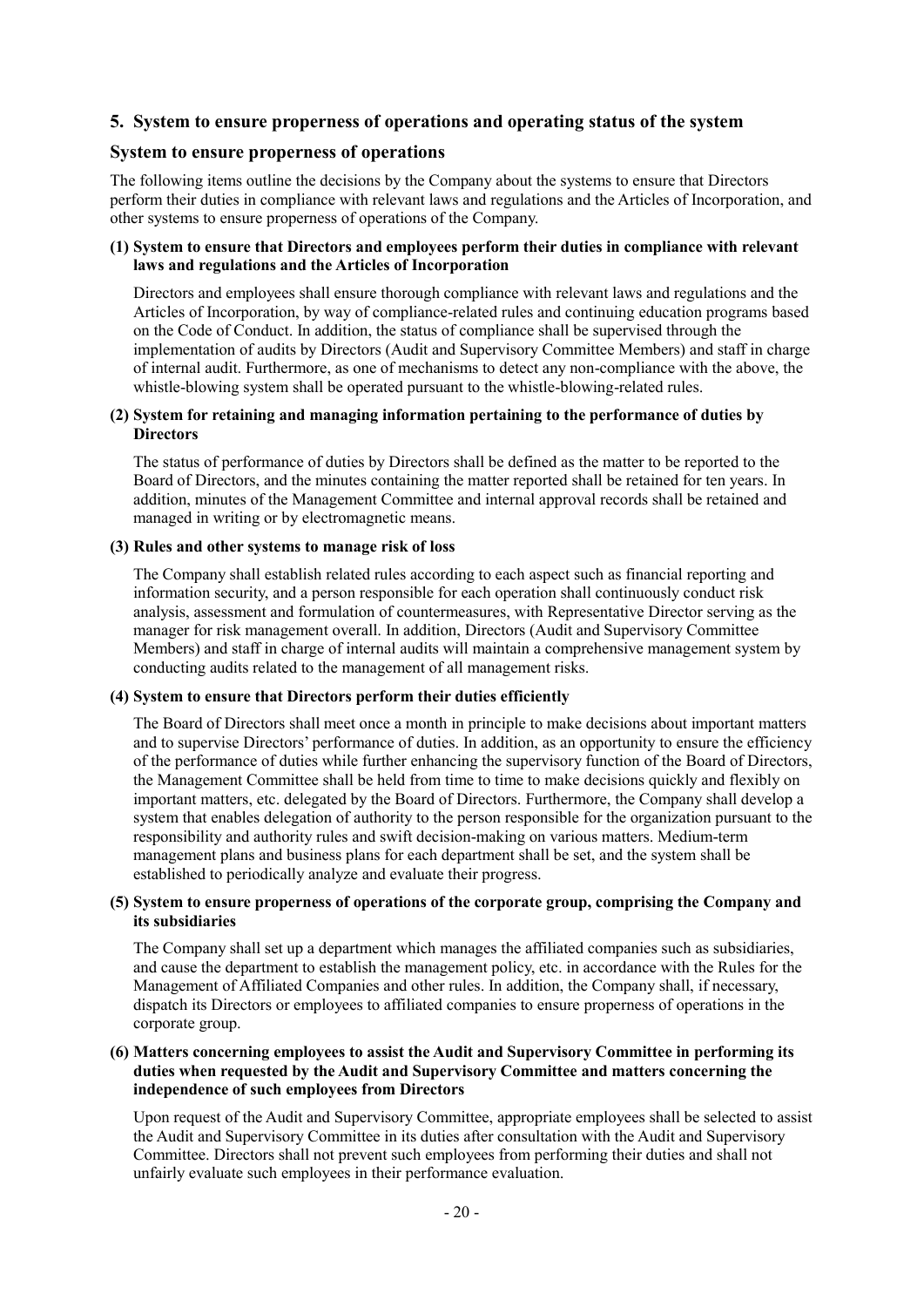#### **(7) System for Directors and employees to report to Directors (Audit and Supervisory Committee Members) and other systems for reporting to the Audit and Supervisory Committee**

Directors and employees shall develop a system in which they immediately report an incident that violates laws and regulations or the Articles of Incorporation or may cause significant damage to the Company, and a matter that is necessary for proper auditing by Directors (Audit and Supervisory Committee Members) to Directors (Audit and Supervisory Committee Members). Directors and employees shall also report on any matter regarding their duties promptly when requested by the Audit and Supervisory Committee. The Company will not treat any person in a disadvantageous manner for the reason of such reports.

#### **(8) Other systems to ensure that audits by the Audit and Supervisory Committee are conducted effectively**

The Company shall develop a system in which Directors and Directors (Audit and Supervisory Committee Members) share information, and Directors (Audit and Supervisory Committee Members) attend important meetings such as the meeting of the Board of Directors and the Management Committee and state their opinions as appropriate. The Company shall develop a system which would enable Directors (Audit and Supervisory Committee Members), staff in charge of internal audits and the Financial Auditor to work together to conduct efficient and effective audits. In addition, the Company may bear expenses deemed necessary by Directors (Audit and Supervisory Committee Members) in the performance of their duties and reimbursement from the Company may be demanded for emergency or extraordinary expenses incurred.

### **Summary of the operating status of the system to ensure properness of operations**

- **(1)** The Board of Directors is composed of eight Directors (five of whom are outside Directors), holds regular meetings once a month in principle and extraordinary meetings, and makes important decisions about management-related matters in addition to important matters provided for by laws and regulations. Important matters related to business execution are deliberated and decided by the Management Committee, which is composed of Directors, an outside Director (a full-time Audit and Supervisory Committee Member), and other persons responsible for the organization.
- **(2)** Audit and Supervisory Committee is composed of three outside Directors (Audit and Supervisory Committee Members), holds meetings once a month in principle, and strives to ensure that audits on operations and financial audits are conducted effectively. In addition to attending meetings of the Board of Directors and the Management Committee, outside Directors (Audit and Supervisory Committee Members) properly monitor management through audit procedures such as reviewing important documents and making inquiries to officers and employees based on audit plans.
- **(3)** Specific efforts made during the current fiscal year

#### **1) Ensuring compliance**

As part of the efforts in enforcing compliance in light of the Code of Conduct of the Group, a compliance training held for all employees and monthly compliance-related news were distributed. During the current fiscal year, the Company conducted information control training focusing mainly on the prevention of insider trading and other topics, incorporating content that takes into account recent social conditions in an effort to raise employee awareness of compliance. In addition, the Company has been working to continuously improve measures by conducting awareness survey for the purpose of verifying effects of these efforts.

#### **2) Strengthening the risk management system**

The Company has strengthened the management system based on the risk control matrix with the aim of enhancing the management of risk of loss in the development of internal control systems. By expanding the scope of risk management from financial reporting, information security, etc., and by managing risks from a bird's eye view, we will take additional measures in a timely manner to address high-priority risks that need to be addressed in order to achieve more effective risk management.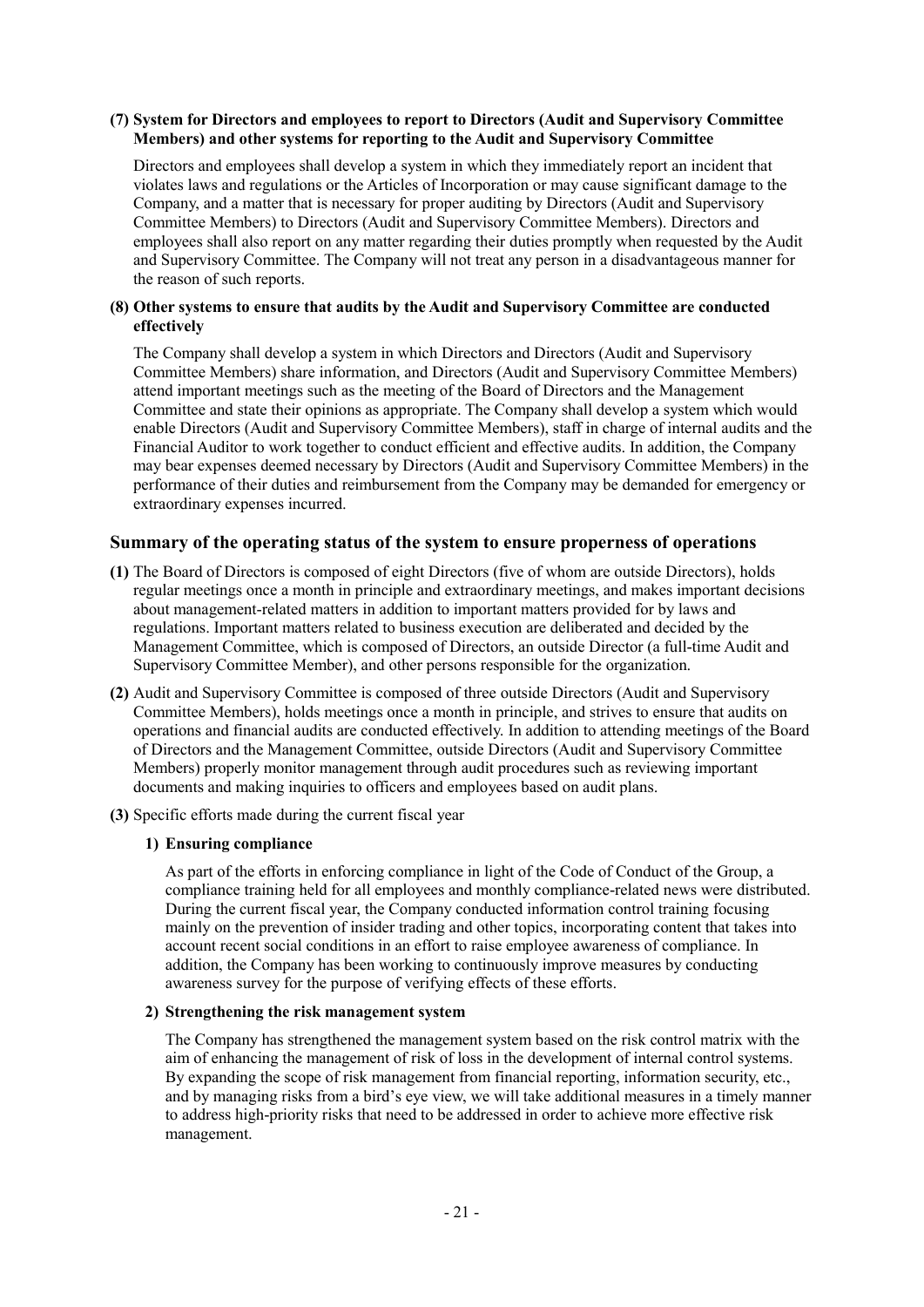# **Consolidated Financial Statements**

## **Consolidated Balance Sheet**

|                                       | (millions of yen)                          |
|---------------------------------------|--------------------------------------------|
| Account item                          | 41st fiscal year<br>(As of March 31, 2022) |
| <b>Assets</b>                         |                                            |
| <b>Current assets</b>                 | 76,308                                     |
| Cash and deposits                     | 62,151                                     |
| Notes and accounts receivable - trade | 2,537                                      |
| <b>Securities</b>                     | 5,000                                      |
| Merchandise and finished goods        | 738                                        |
| Raw materials and supplies            | 2,430                                      |
| Prepaid expenses                      | 2,768                                      |
| Other                                 | 719                                        |
| Allowance for doubtful accounts       | (36)                                       |
| <b>Non-current assets</b>             | 9,916                                      |
| Property, plant and equipment         | 6,033                                      |
| Buildings and structures              | 9,450                                      |
| Tools, furniture and fixtures         | 1,491                                      |
| Land                                  | 3,569                                      |
| Accumulated depreciation              | (8, 477)                                   |
| <b>Intangible assets</b>              | 3,014                                      |
| Software                              | 2,705                                      |
| Software in progress                  | 308                                        |
| Other                                 | $\Omega$                                   |
| <b>Investments and other assets</b>   | 868                                        |
| Investment securities                 | 25                                         |
| Deferred tax assets                   | 601                                        |
| Other                                 | 431                                        |
| Allowance for doubtful accounts       | (190)                                      |
| <b>Total assets</b>                   | 86,224                                     |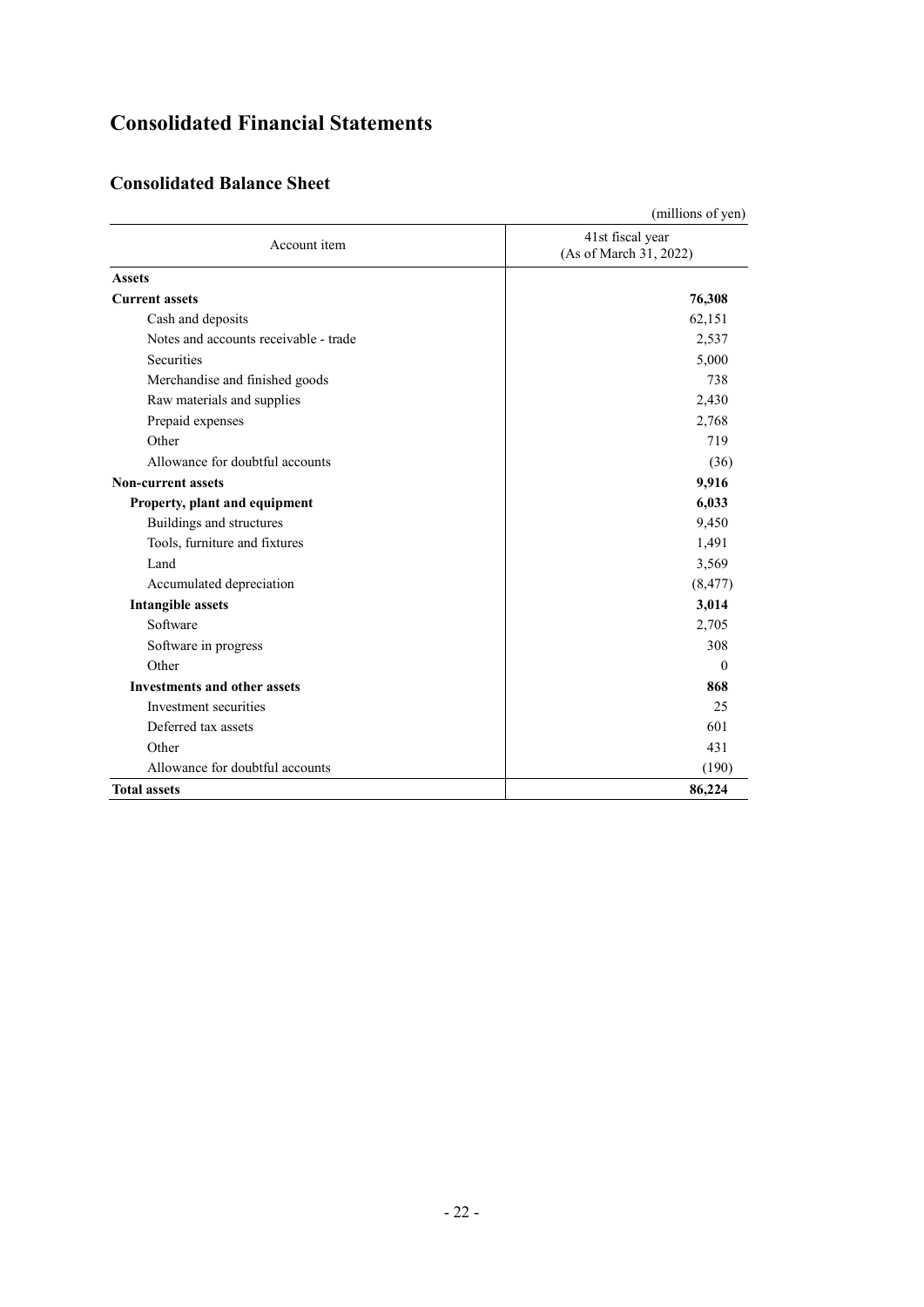|                                                       | (millions of yen)                          |
|-------------------------------------------------------|--------------------------------------------|
| Account item                                          | 41st fiscal year<br>(As of March 31, 2022) |
| <b>Liabilities</b>                                    |                                            |
| <b>Current liabilities</b>                            | 14,797                                     |
| Accounts payable - trade                              | 620                                        |
| Accounts payable - other                              | 1,748                                      |
| Income taxes payable                                  | 2,843                                      |
| Unearned revenue                                      | 8,319                                      |
| Provision for bonuses                                 | 572                                        |
| Other                                                 | 694                                        |
| <b>Non-current liabilities</b>                        | 127                                        |
| Retirement benefit liability                          | 104                                        |
| Other                                                 | 22                                         |
| <b>Total liabilities</b>                              | 14,924                                     |
| <b>Net assets</b>                                     |                                            |
| Shareholders' equity                                  | 71,427                                     |
| Share capital                                         | 10,146                                     |
| <b>Capital surplus</b>                                | 12,293                                     |
| <b>Retained earnings</b>                              | 48,989                                     |
| <b>Treasury shares</b>                                | (1)                                        |
| Accumulated other comprehensive income                | (127)                                      |
| Valuation difference on available-for-sale securities | 5                                          |
| Foreign currency translation adjustment               | (123)                                      |
| Remeasurements of defined benefit plans               | (9)                                        |
| <b>Total net assets</b>                               | 71,300                                     |
| <b>Total liabilities and net assets</b>               | 86,224                                     |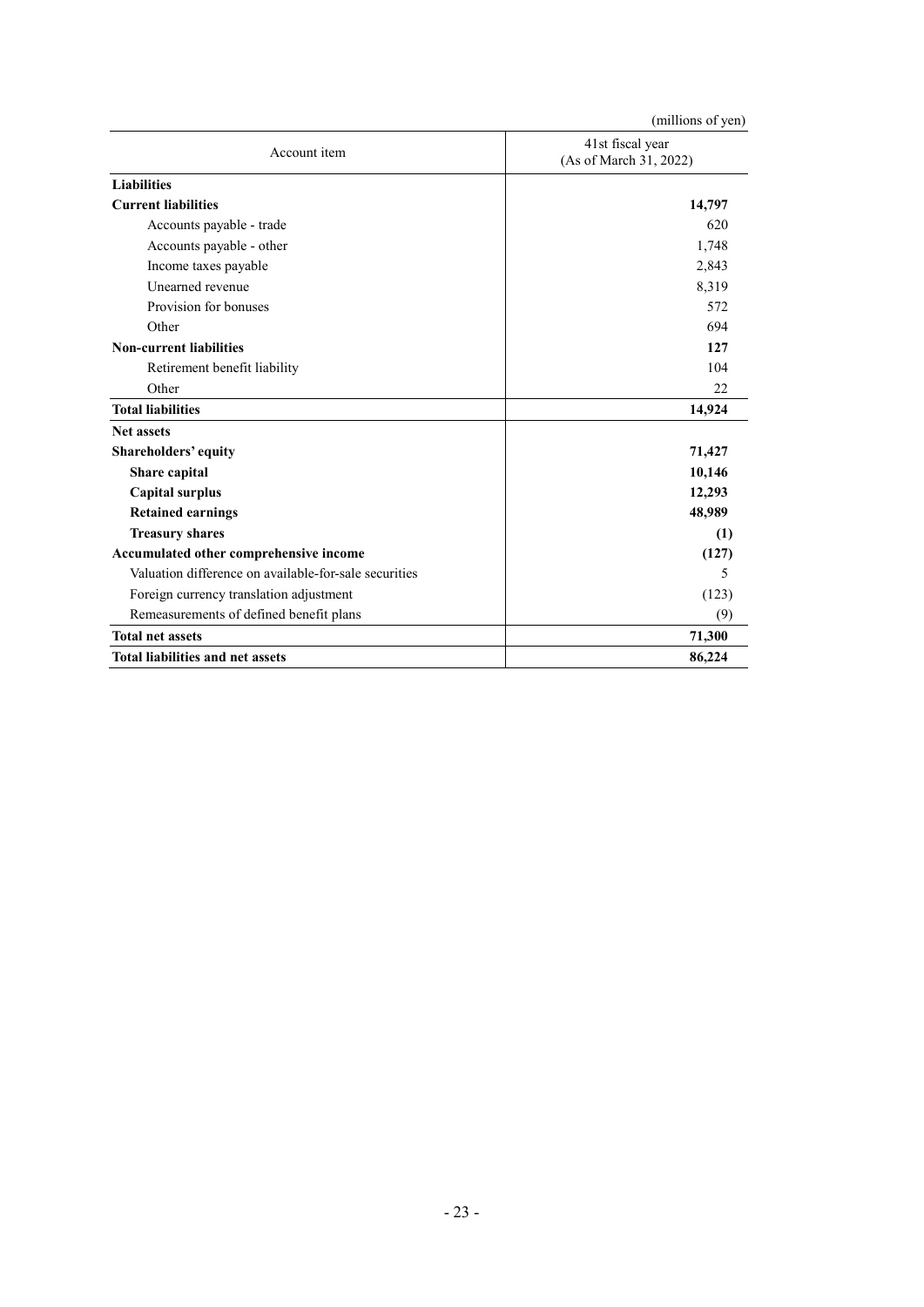| <b>Consolidated Statement of Income</b> |  |  |
|-----------------------------------------|--|--|
|-----------------------------------------|--|--|

(millions of yen)

| Account item                                 | 41st fiscal year<br>(From April 1, 2021<br>to March 31, 2022) |        |  |
|----------------------------------------------|---------------------------------------------------------------|--------|--|
| <b>Net sales</b>                             |                                                               | 41,676 |  |
| <b>Cost of sales</b>                         |                                                               | 9,799  |  |
| <b>Gross profit</b>                          |                                                               | 31,877 |  |
| Selling, general and administrative expenses |                                                               | 14,711 |  |
| <b>Operating profit</b>                      |                                                               | 17,166 |  |
| Non-operating income                         |                                                               | 167    |  |
| Interest income                              | 22                                                            |        |  |
| Foreign exchange gains                       | 80                                                            |        |  |
| Rental income                                | 45                                                            |        |  |
| Other                                        | 18                                                            |        |  |
| Non-operating expenses                       |                                                               | 16     |  |
| Rental expenses                              | 3                                                             |        |  |
| Other                                        | 12                                                            |        |  |
| <b>Ordinary profit</b>                       |                                                               | 17,316 |  |
| <b>Extraordinary income</b>                  |                                                               | 2      |  |
| Gain on sale of investment securities        | $\overline{2}$                                                |        |  |
| Profit before income taxes                   |                                                               | 17,319 |  |
| Income taxes - current                       |                                                               | 4,720  |  |
| Income taxes - deferred                      |                                                               | 433    |  |
| Profit                                       |                                                               | 12,165 |  |
| Profit attributable to owners of parent      |                                                               | 12,165 |  |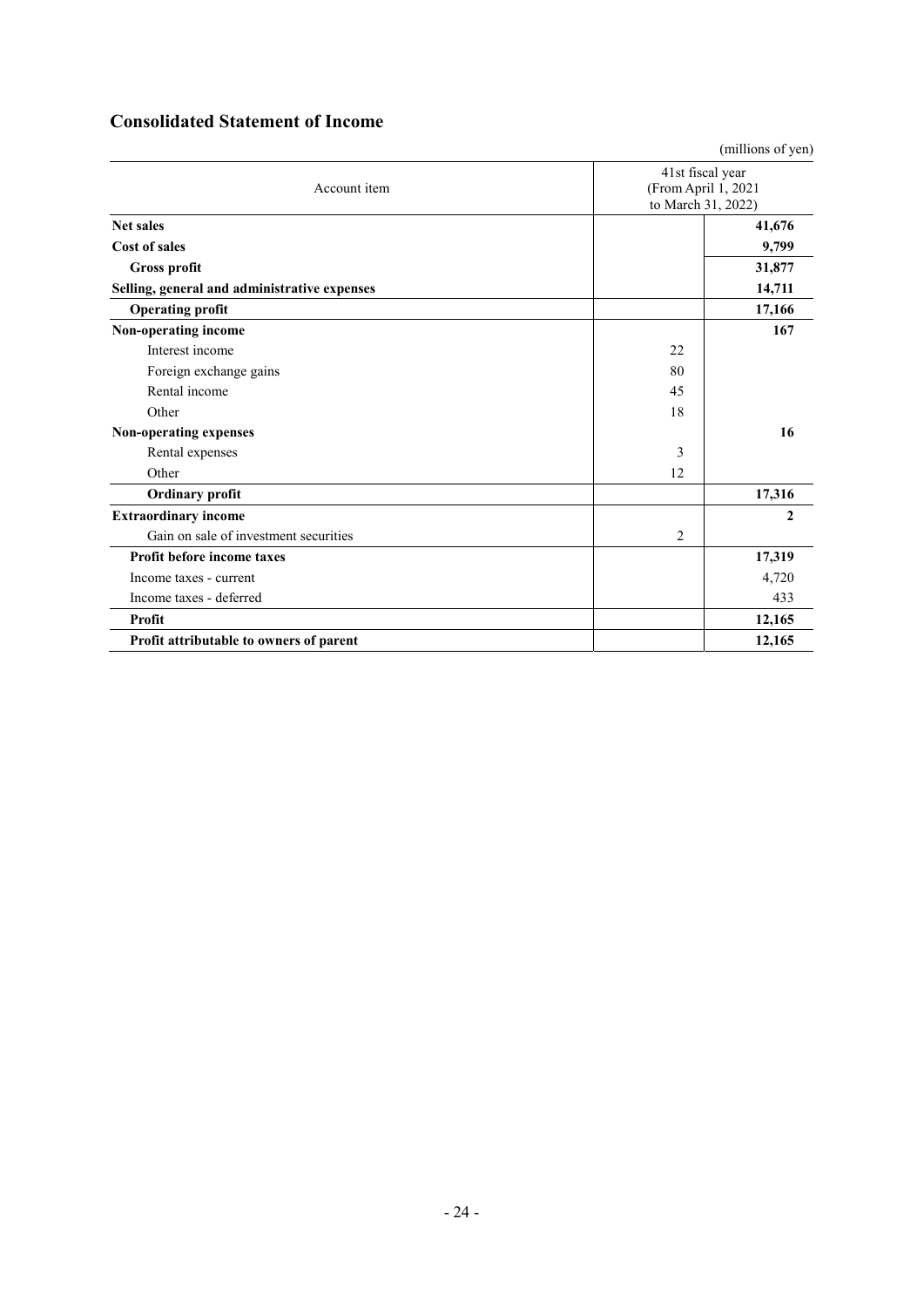## **Consolidated Statement of Changes in Equity**

41st fiscal year (From April 1, 2021 to March 31, 2022)

|                                                            |               |                      |                   |                 | (millions of yen)             |
|------------------------------------------------------------|---------------|----------------------|-------------------|-----------------|-------------------------------|
|                                                            |               | Shareholders' equity |                   |                 |                               |
|                                                            | Share capital | Capital surplus      | Retained earnings | Treasury shares | Total shareholders'<br>equity |
| Balance at beginning of<br>period                          | 10,146        | 12,293               | 38,736            | (1)             | 61,175                        |
| Cumulative effects of<br>changes in accounting<br>policies |               |                      | (885)             |                 | (885)                         |
| <b>Restated balance</b>                                    | 10,146        | 12,293               | 37,851            | (1)             | 60,290                        |
| Changes during period                                      |               |                      |                   |                 |                               |
| Dividends of surplus                                       |               |                      | (1,027)           |                 | (1,027)                       |
| Profit attributable to owners<br>of parent                 |               |                      | 12,165            |                 | 12,165                        |
| Purchase of treasury shares                                |               |                      |                   | (0)             | (0)                           |
| Net changes in items other<br>than shareholders' equity    |               |                      |                   |                 |                               |
| Total changes during period                                |               |                      | 11,137            | (0)             | 11,137                        |
| Balance at end of period                                   | 10,146        | 12,293               | 48,989            | (1)             | 71,427                        |

|                                                            | Accumulated other comprehensive income                      |                                               |                                            |                                                    |                  |
|------------------------------------------------------------|-------------------------------------------------------------|-----------------------------------------------|--------------------------------------------|----------------------------------------------------|------------------|
|                                                            | Valuation difference<br>on available-for-sale<br>securities | Foreign currency<br>translation<br>adjustment | Remeasurements of<br>defined benefit plans | Total accumulated<br>other comprehensive<br>income | Total net assets |
| Balance at beginning of<br>period                          | 8                                                           | (102)                                         | (6)                                        | (100)                                              | 61,074           |
| Cumulative effects of<br>changes in accounting<br>policies |                                                             |                                               |                                            |                                                    | (885)            |
| Restated balance                                           | 8                                                           | (102)                                         | (6)                                        | (100)                                              | 60,189           |
| Changes during period                                      |                                                             |                                               |                                            |                                                    |                  |
| Dividends of surplus                                       |                                                             |                                               |                                            |                                                    | (1,027)          |
| Profit attributable to owners<br>of parent                 |                                                             |                                               |                                            |                                                    | 12,165           |
| Purchase of treasury shares                                |                                                             |                                               |                                            |                                                    | (0)              |
| Net changes in items other<br>than shareholders' equity    | (2)                                                         | (21)                                          | (2)                                        | (27)                                               | (27)             |
| Total changes during period                                | (2)                                                         | (21)                                          | (2)                                        | (27)                                               | 11,110           |
| Balance at end of period                                   | 5                                                           | (123)                                         | (9)                                        | (127)                                              | 71,300           |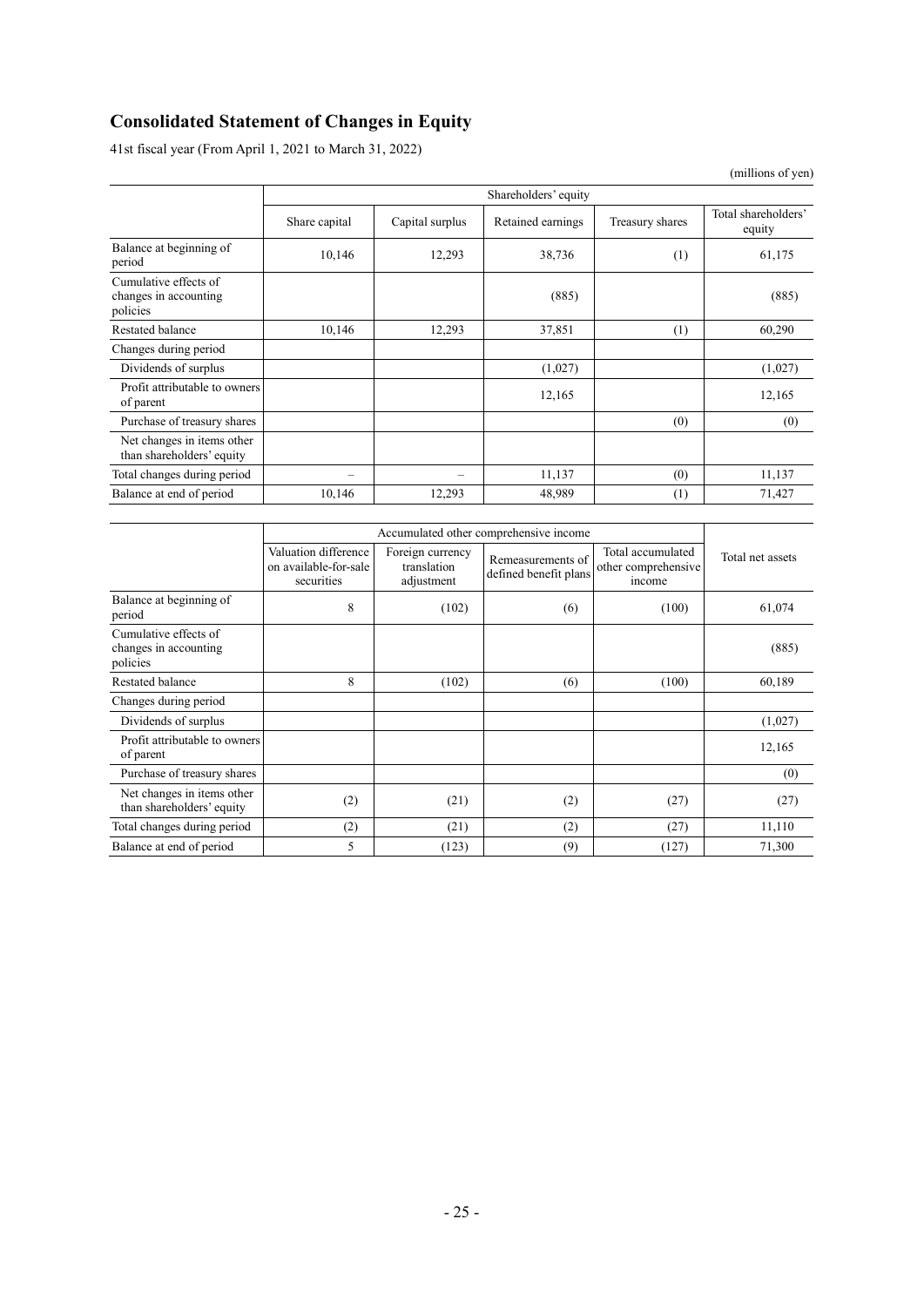# **Non-consolidated Financial Statements**

## **Non-consolidated Balance Sheet**

|                                                             | (millions of yen)                          |
|-------------------------------------------------------------|--------------------------------------------|
| Account item                                                | 41st fiscal year<br>(As of March 31, 2022) |
| <b>Assets</b>                                               |                                            |
| <b>Current assets</b>                                       | 76,168                                     |
| Cash and deposits                                           | 62,041                                     |
| Notes receivable - trade                                    | 1                                          |
| Accounts receivable - trade                                 | 2,507                                      |
| <b>Securities</b>                                           | 5,000                                      |
| Merchandise and finished goods                              | 738                                        |
| Raw materials and supplies                                  | 2,430                                      |
| Prepaid expenses                                            | 2,766                                      |
| Accounts receivable                                         | 563                                        |
| Advance payments - other                                    | 138                                        |
| Other                                                       | 17                                         |
| Allowance for doubtful accounts                             | (36)                                       |
| <b>Non-current assets</b>                                   | 10,068                                     |
| Property, plant and equipment                               | 6,028                                      |
| <b>Buildings</b>                                            | 2,289                                      |
| <b>Structures</b>                                           | 74                                         |
| Tools, furniture and fixtures                               | 96                                         |
| Land                                                        | 3,569                                      |
| <b>Intangible assets</b>                                    | 2,949                                      |
| Software                                                    | 2,640                                      |
| Software in progress                                        | 308                                        |
| <b>Investments and other assets</b>                         | 1,090                                      |
| Investment securities                                       | 25                                         |
| Shares of subsidiaries and associates                       | $\Omega$                                   |
| Long-term loans receivable from subsidiaries and associates | 214                                        |
| Long-term prepaid expenses                                  | 32                                         |
| Guarantee deposits                                          | 205                                        |
| Deferred tax assets                                         | 601                                        |
| Other                                                       | 200                                        |
| Allowance for doubtful accounts                             | (190)                                      |
| <b>Total assets</b>                                         | 86,237                                     |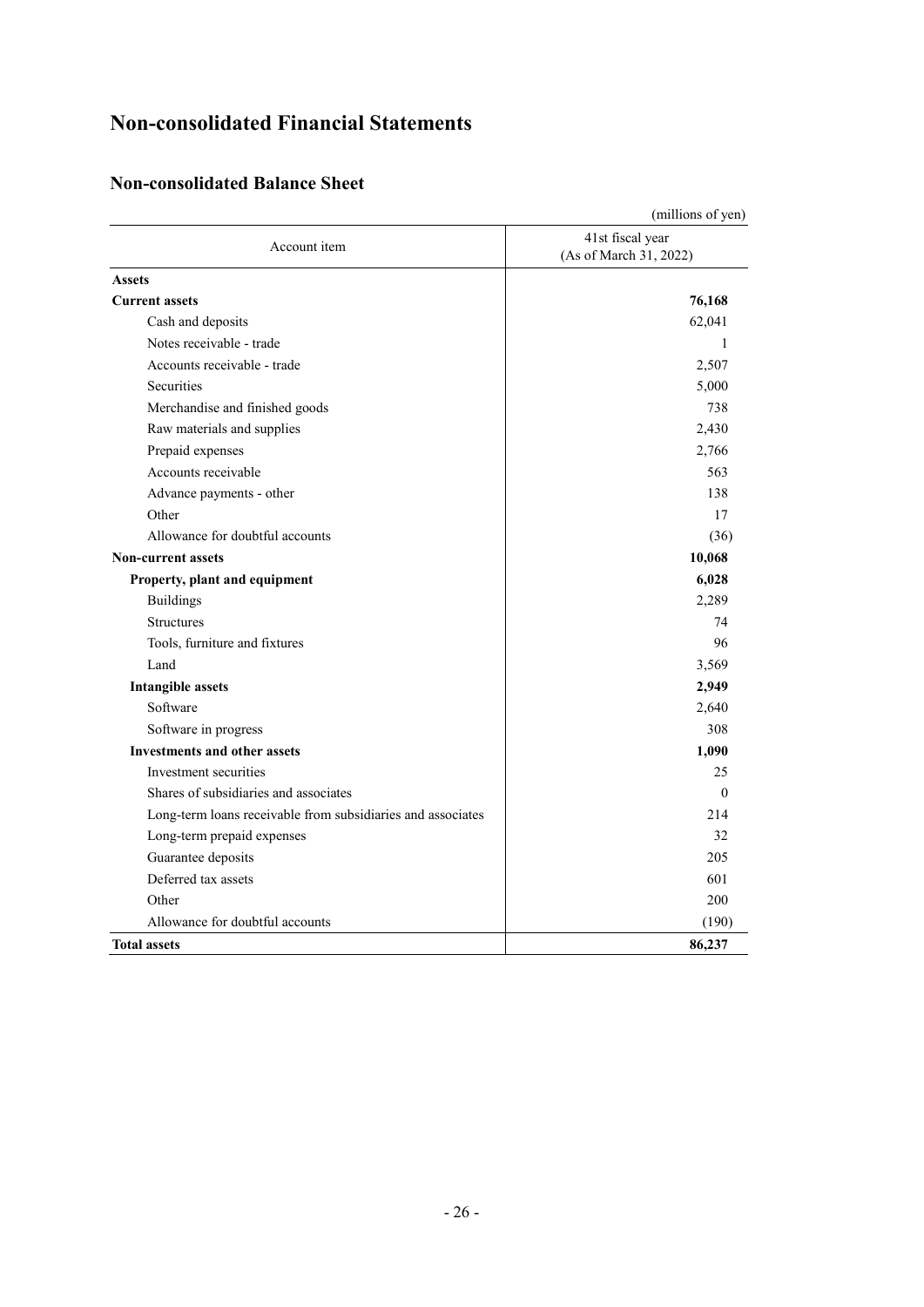|                                                               | (millions of yen)                          |
|---------------------------------------------------------------|--------------------------------------------|
| Account item                                                  | 41st fiscal year<br>(As of March 31, 2022) |
| <b>Liabilities</b>                                            |                                            |
| <b>Current liabilities</b>                                    | 14,694                                     |
| Accounts payable - trade                                      | 619                                        |
| Accounts payable - other                                      | 1,748                                      |
| Income taxes payable                                          | 2,843                                      |
| Unearned revenue                                              | 8,242                                      |
| Provision for bonuses                                         | 572                                        |
| Other                                                         | 668                                        |
| <b>Non-current liabilities</b>                                | 326                                        |
| Provision for retirement benefits                             | 104                                        |
| Provision for loss on business of subsidiaries and associates | 210                                        |
| Other                                                         | 11                                         |
| <b>Total liabilities</b>                                      | 15,020                                     |
| <b>Net assets</b>                                             |                                            |
| <b>Shareholders' equity</b>                                   | 71,210                                     |
| Share capital                                                 | 10,146                                     |
| <b>Capital surplus</b>                                        | 12,293                                     |
| Legal capital surplus                                         | 5,355                                      |
| Other capital surplus                                         | 6,938                                      |
| <b>Retained earnings</b>                                      | 48,772                                     |
| Legal retained earnings                                       | 19                                         |
| Other retained earnings                                       | 48,753                                     |
| Retained earnings brought forward                             | 48,753                                     |
| <b>Treasury shares</b>                                        | (1)                                        |
| Valuation and translation adjustments                         | 5                                          |
| Valuation difference on available-for-sale securities         | 5                                          |
| <b>Total net assets</b>                                       | 71,216                                     |
| <b>Total liabilities and net assets</b>                       | 86,237                                     |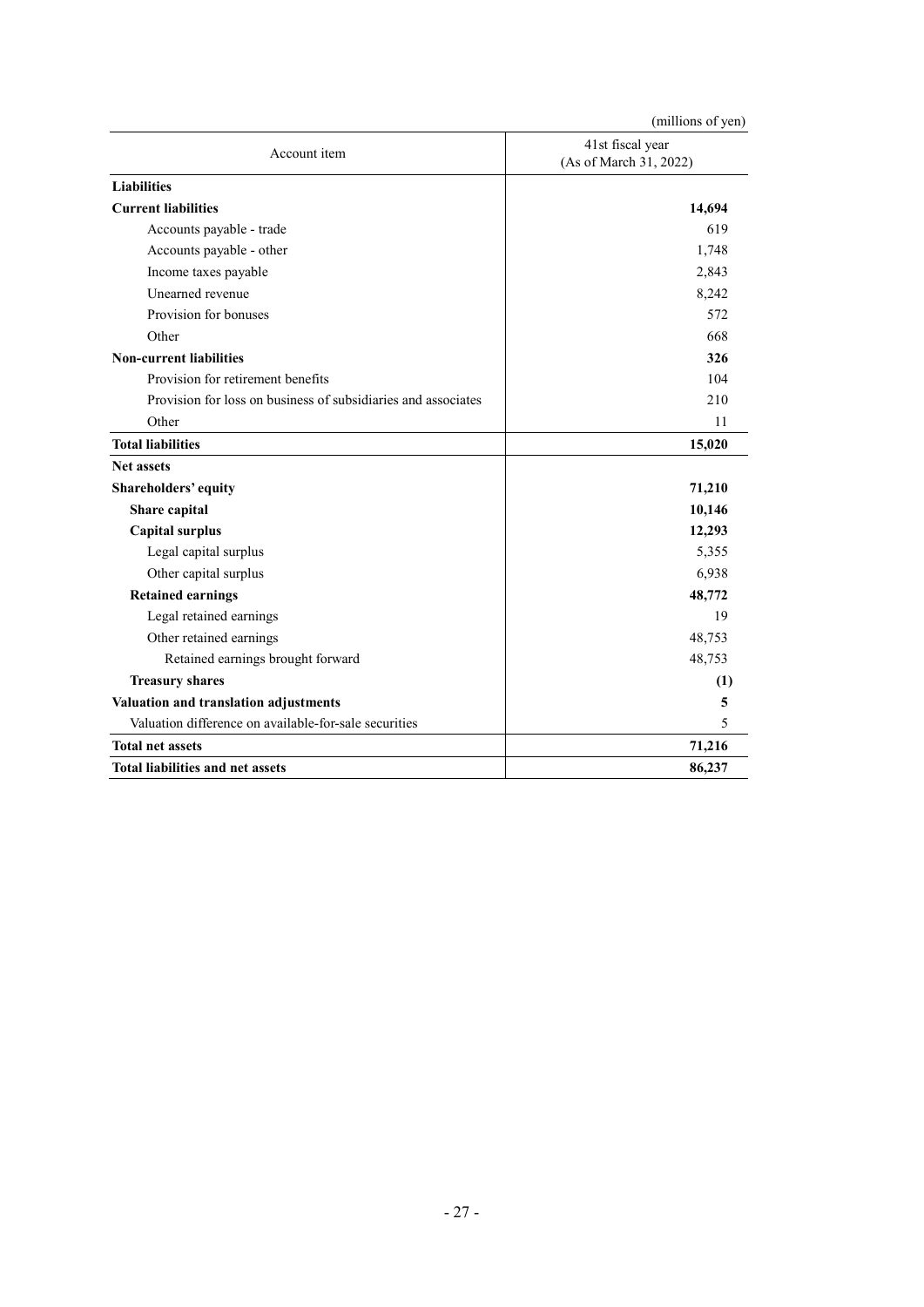## **Non-consolidated Statement of Income**

|                                                                           |                                                               | (millions of yen) |  |
|---------------------------------------------------------------------------|---------------------------------------------------------------|-------------------|--|
| Account item                                                              | 41st fiscal year<br>(From April 1, 2021<br>to March 31, 2022) |                   |  |
| <b>Net sales</b>                                                          |                                                               | 41,462            |  |
| <b>Cost of sales</b>                                                      |                                                               | 9,747             |  |
| Gross profit                                                              |                                                               | 31,715            |  |
| Selling, general and administrative expenses                              |                                                               | 14,645            |  |
| <b>Operating profit</b>                                                   |                                                               | 17,070            |  |
| Non-operating income                                                      |                                                               | 173               |  |
| Interest and dividend income                                              | 23                                                            |                   |  |
| Foreign exchange gains                                                    | 85                                                            |                   |  |
| Rental income                                                             | 45                                                            |                   |  |
| Other                                                                     | 17                                                            |                   |  |
| <b>Non-operating expenses</b>                                             |                                                               | 16                |  |
| Rental expenses                                                           | 3                                                             |                   |  |
| Other                                                                     | 12                                                            |                   |  |
| <b>Ordinary profit</b>                                                    |                                                               | 17,226            |  |
| <b>Extraordinary income</b>                                               |                                                               | 52                |  |
| Reversal of provision for loss on business of subsidiaries and associates | 50                                                            |                   |  |
| Gain on sale of investment securities                                     | 2                                                             |                   |  |
| Profit before income taxes                                                |                                                               | 17,279            |  |
| Income taxes - current                                                    |                                                               | 4,720             |  |
| Income taxes - deferred                                                   |                                                               | 433               |  |
| Profit                                                                    |                                                               | 12.125            |  |